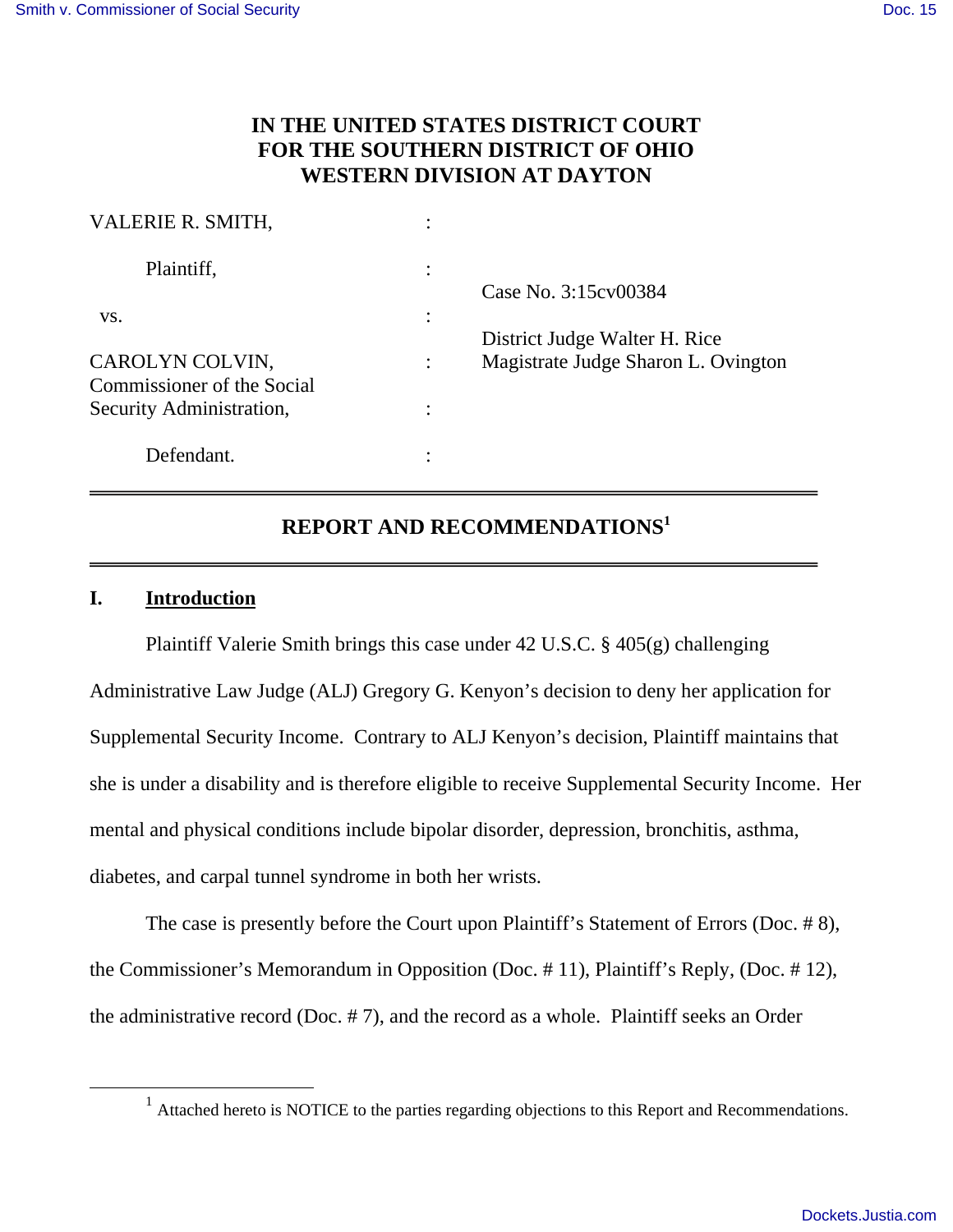remanding this case for an award of benefits or, at a minimum, for further proceedings. The Commissioner seeks an Order affirming ALJ Kenyon's decision.

### **II. Background**

#### **A. Plaintiff and Her Testimony**

 On May 11, 2012, Plaintiff filed an application for Supplemental Security Income asserting she was under a disability starting on January 1, 2008. On the date she filed her application, she was fifty-one years old or a person "closely approaching advanced age" as defined by Social Security regulation. 20 C.F.R. § 416.963(d). Her education falls in the "limited" range, *see id*. at § 416.964(b)(4), and she has worked over the years as a pizza cook, fast food cook, short-order cook, telephone solicitor, cafeteria server, and food-sales clerk.

 During a hearing held by ALJ Kenyon in March 2014, Plaintiff testified that she treats her diabetes by testing her blood glucose levels and taking insulin shots three times a day. Her complications from diabetes include numbness and pain in her hands and legs. She described her pain as throbbing and burning. Plaintiff rated her pain severity at a level of nine on a zeroto-ten scale. She sometimes has trouble with her hands shaking "real bad" and with swelling and stiffness. (Doc. #7, *PageID* # 108). Numbness in her hands cause her to drop things, such as a salt shaker or a book.

 Plaintiff acknowledged that she has a history of COPD (chronic obstructive pulmonary disease). COPD leaves her short of breath four or five times a day. To her credit, she quit smoking two months before the ALJ's hearing. She uses a nebulizer three or four times a week to help her breath. When she tries to exercise, she gets out of breath and needs to use an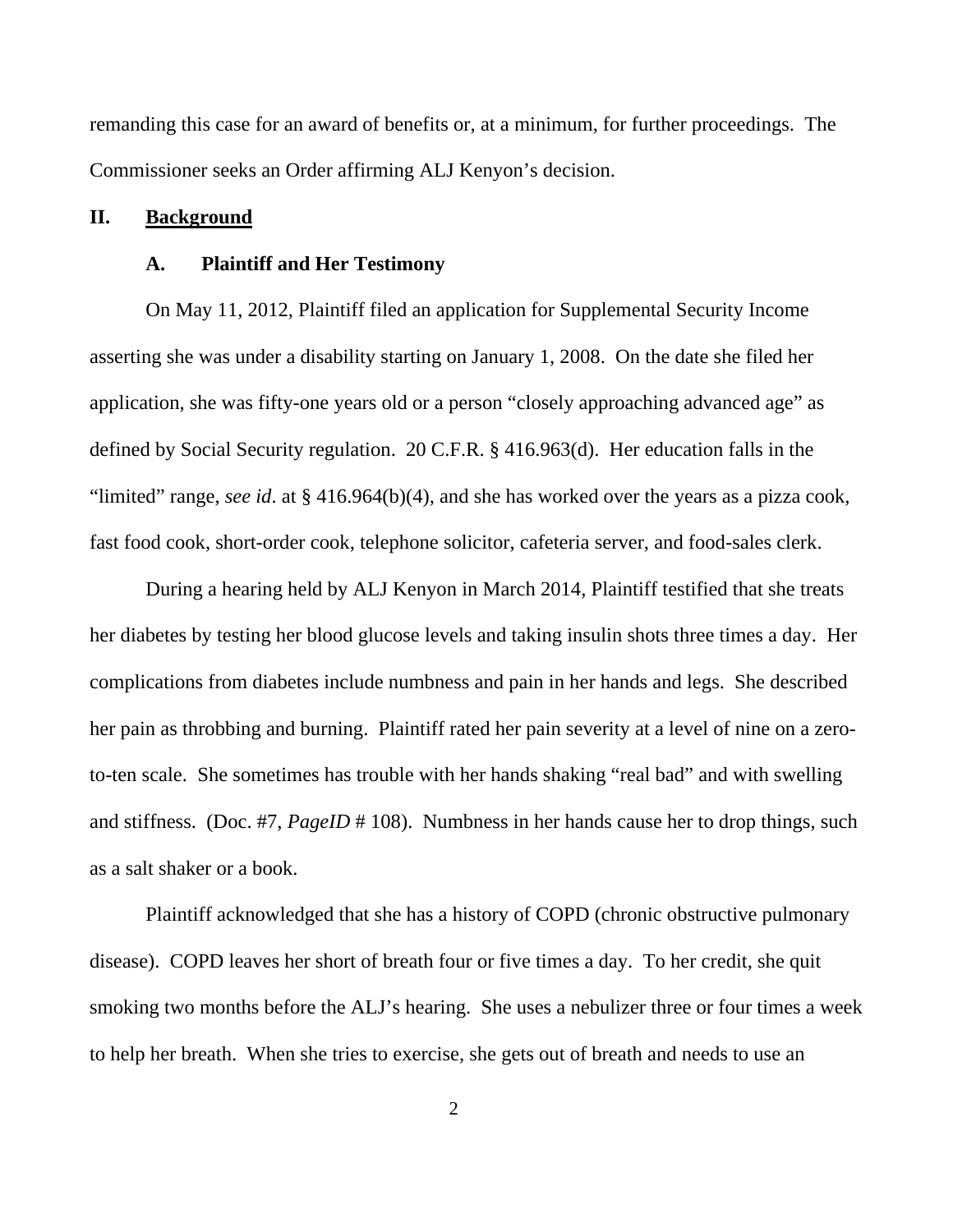inhaler. *Id*. at 119.

Plaintiff has trouble concentrating due to depression. She said that a lot of things are "real confusing," and she sometimes forgets what she was doing. *Id.* at 111. She can sometimes pay attention for thirty minutes while watching television. Plaintiff testified that she sees visions every day, describing them as "flashes" and "images. *Id.* at 112. Six or eight times a day, she hears voices calling her name. She feels paranoid when she is in a crowd of people; she feels "somebody is trying to do something to [her]." *Id.* at 112-13. She stated, I can't be around a lot of people." *Id*. at 113. She has crying spells six to seven times a week.

 As to her physical abilities, Plaintiff estimated that she could lift thirty pounds two times during a day and about five pounds consistently during a day. She could stand for thirty minutes and walk about two blocks. She could only sit for thirty minutes because her feet and legs start to get numb and hurt.

Plaintiff's daily activities consist of taking care of her personal needs (for example, dressing herself and showering), washing dishes, and dusting. She tries to do other household chores but can't concentrate and gets discouraged. She likes to watch television crime dramas.

# **B. Mental Health Evidence**

## **Treating Psychiatrist Dr. Tasnin**

Plaintiff was seen at Day-Mont Behavioral Health in June and September 2013. (Doc. #7, PageID#s 556-82). She was referred in September 2013 for a psychiatric evaluation with Royeka Tasnin, M.D. *Id.* at 548-55. Plaintiff reported feeling depressed, having mood swings, irritability, racing thoughts, anxious, decreased energy, lack of motivation, poor appetite,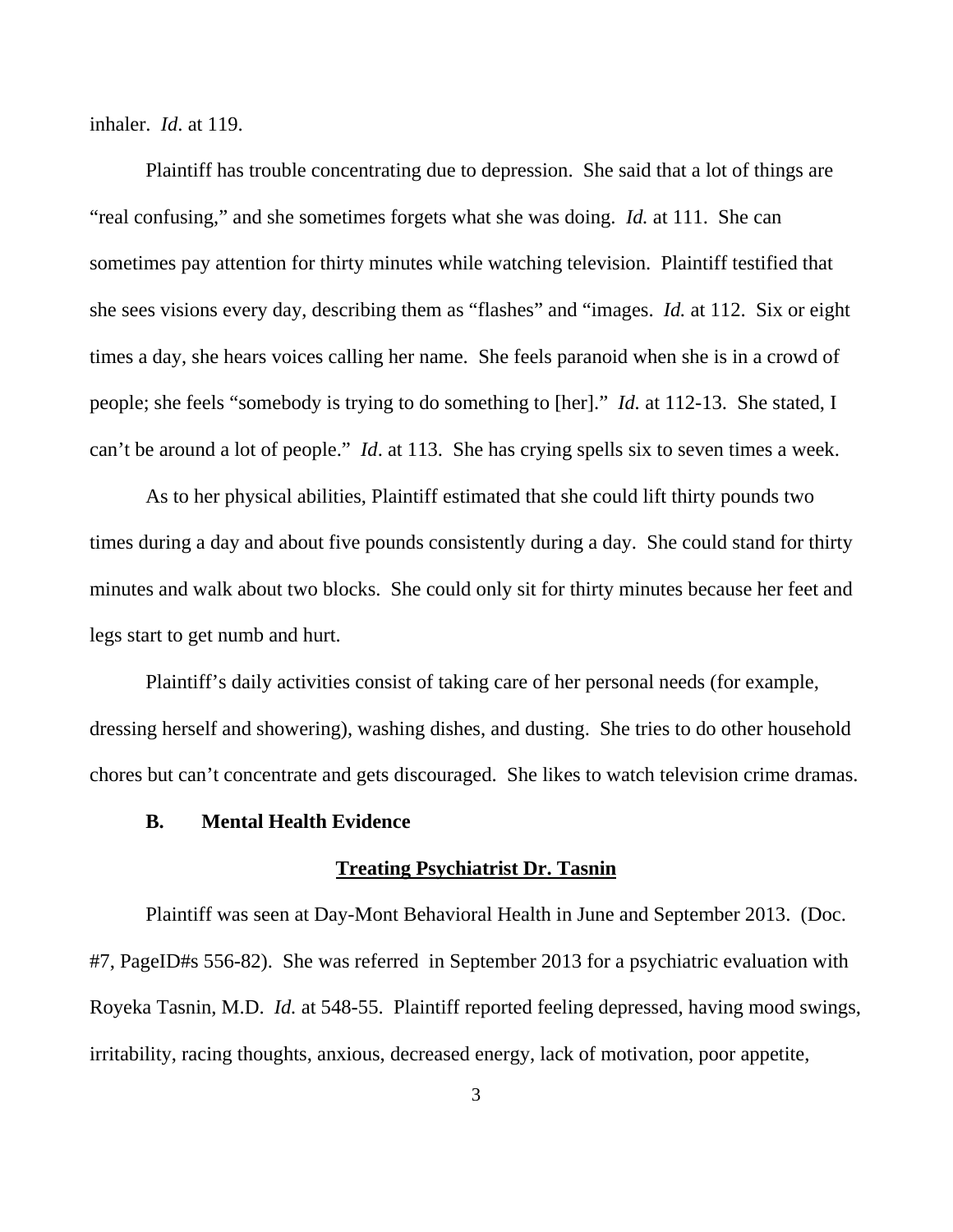increase sleep, poor attention and concentration. Plaintiff admitted hearing voices and sees images and shadows. She acknowledged her previous suicide attempt by overdose and her history of impulsive behavior. *Id*.

On mental status examination, Dr. Tasnin indicated that Plaintiff had a depressed and anxious mood, poor insight and judgment, and impaired attention and concentration. *Id.* at 551- 52. Dr. Tasnin diagnosed Plaintiff with bipolar disorder, most recent episode depressed and severe with psychotic features; and post-traumatic stress disorder. *Id.* at 553.

 In March 2014, Dr. Tasnin reported, in a Mental Impairment Questionnaire, she had treated Plaintiff monthly since September 18, 2013. *Id.* at 583. She listed Plaintiff's diagnoses as bipolar disorder, most recent episode depressed, severe with psychotic features; and posttraumatic stress disorder. Dr. Tasnin identified Plaintiff's many symptoms as poor memory; appetite disturbance with weight change; sleep disturbance; mood disturbances; emotional lability; delusions or hallucinations; recurrent panic attacks; anhedonia or pervasive loss of interests; psychomotor retardation; paranoia or inappropriate suspiciousness; feelings of guilt/worthlessness; difficulty thinking or concentrating; suicidal ideation or attempts; perceptual disturbances; social withdrawal or isolation; blunt, flat, or inappropriate affect; manic syndrome; intrusive recollections of a traumatic experience; persistent irrational fears; generalized persistent anxiety; and irritability. *Id*.

 Dr. Tasnin's clinical findings included psychomotor retardation in Plaintiff's speech (soft with a low tone and volume); her mood was depressed, her affect was flat; her thought content was delusional with occasional suicidal ideation; her long-term memory, attention, and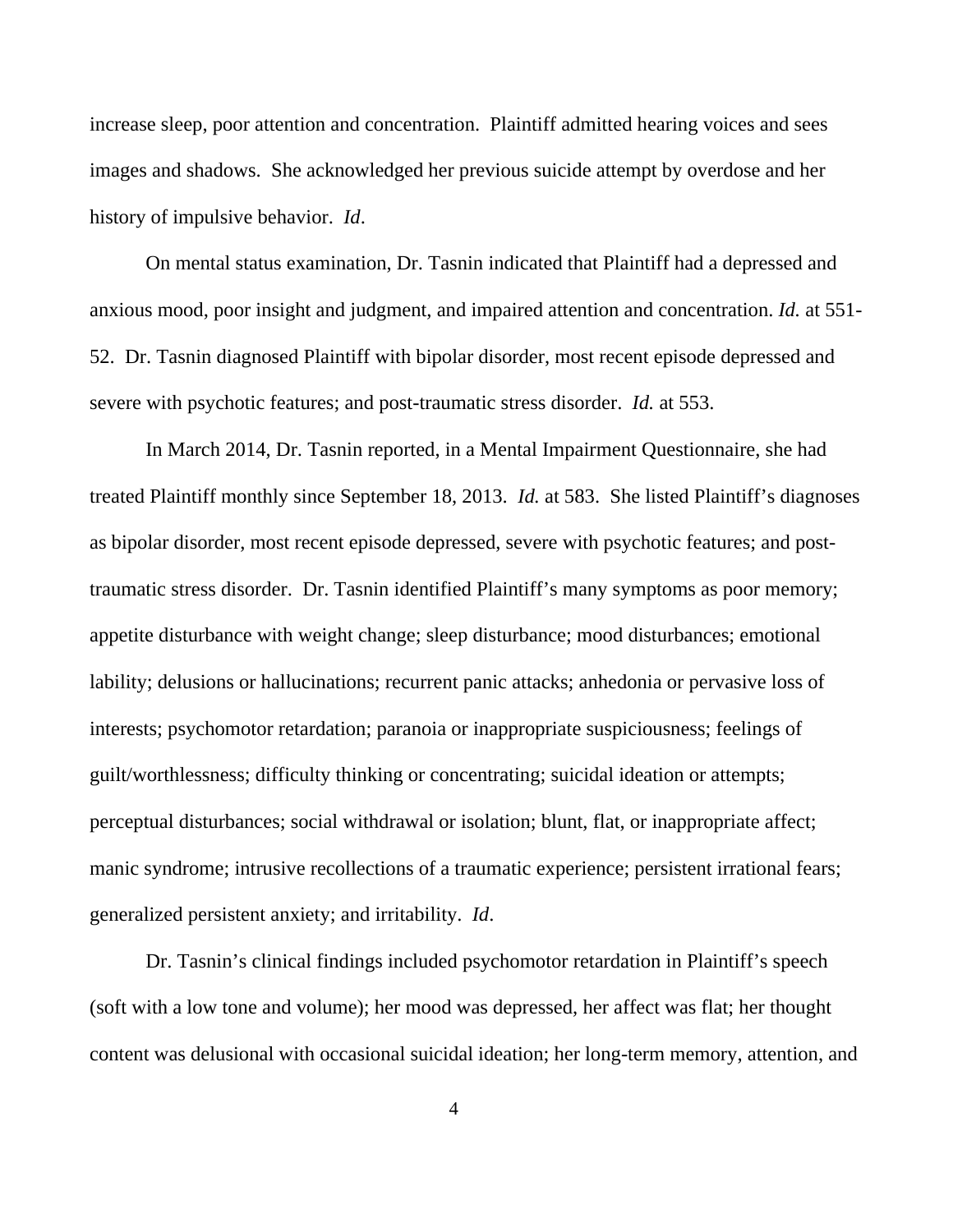concentration were poor; her abstract reasoning was concrete; and her insight and judgment were fair. *Id.* at 584. Plaintiff's treatment included medications and psychotherapy. Her prognosis was "guarded because of her multiple medical conditions and limited support system." *Id*.

Dr. Tasnin opined that Plaintiff's impairments lasted or could be expected to last at least twelve months. She felt that Plaintiff would be absent from work on average more than three times per month due to her impairments or treatment. *Id*. at 585. Dr. Tasnin opined that Plaintiff was markedly restricted in her activities of daily living, and she would have extreme difficulties in maintaining social functioning; extreme deficiencies of concentration, persistence, or pace resulting in a failure to complete tasks in a timely manner; and extreme episodes of deterioration or decompensation in work. *Id.*

## **Jerry E. Flexman, Ph.D.**

 After performing a consultative psychological exam in September 2012, Dr. Flexman diagnosed Plaintiff with major depression recurrent. (Doc. #7, *PageID* # 496). Plaintiff showed appropriate affect and no lability. Her eye contact was poor ten percent of the time. She reported no suicidal ideation, but she reported a history of overdose and cutting herself in 1990s and 2000s. Dr. Flexman noted, "Ideas of reference…; she thinks people are watching her." *Id*. at 494.

 Dr. Flexman opined that Plaintiff's "intellectual level of functioning, judged by the examiner, and based on vocabulary usage and understanding of discussion, was minimally within the average range of intellectual functioning." *Id.* at 496. She maintained focus and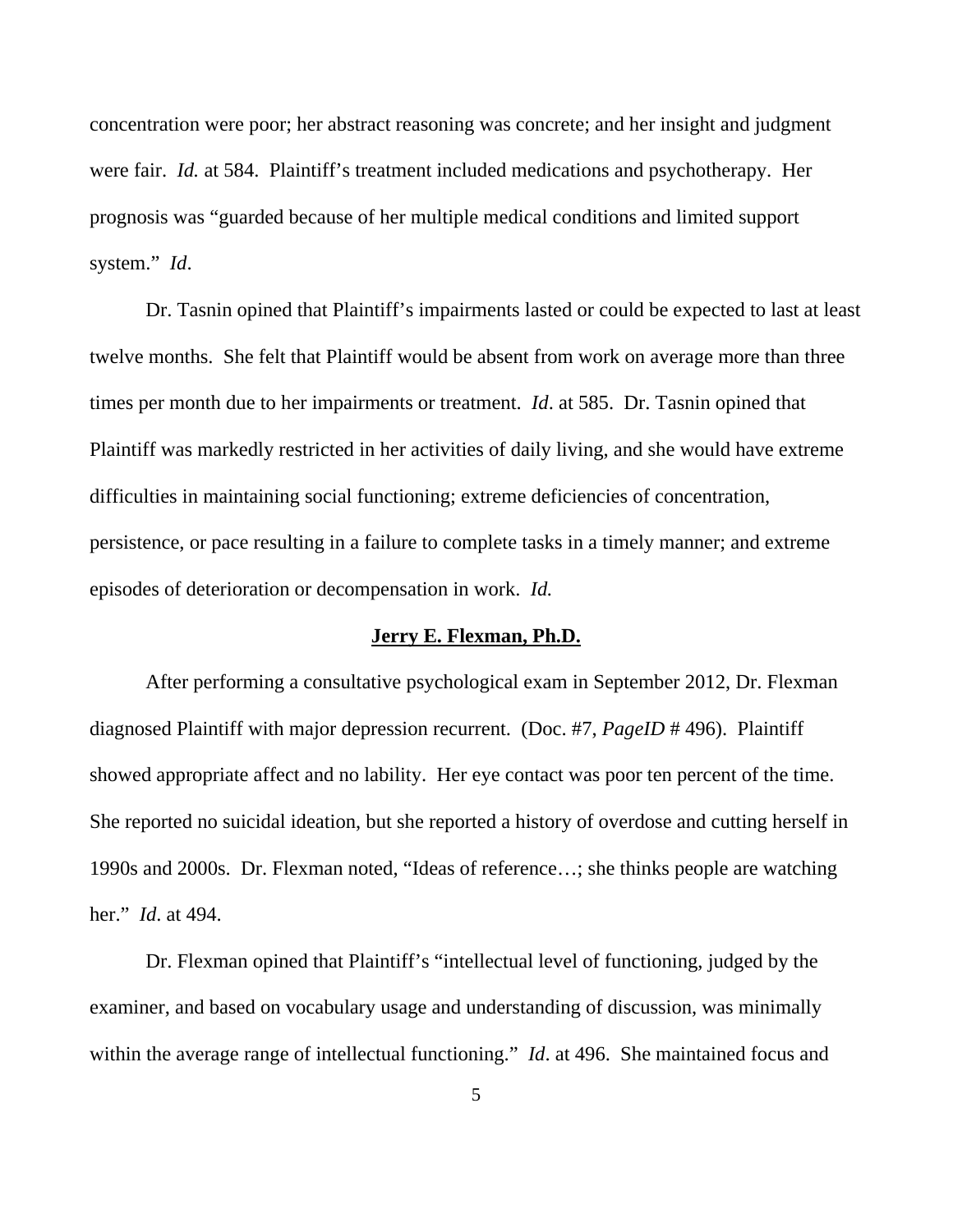attention on certain tasks without assistance. Dr. Flexman believed that work pressures would not significantly increase Plaintiff's psychological problems. As for social functioning, Dr. Flexman opined that Plaintiff would likely not have any problems relating to others in the workplace.

## **State Agency Record Reviewers**

 After her review of the record in September 2012, psychologist Irma Johnston, Psy.D. reported that Plaintiff had medically determinable impairments of "schizophrenic, paranoid, or other psychotic disorder" and "affective disorder" but these impairments did "not precisely satisfy the diagnostic criteria of ..." the Commissioner's Listing of Impairments.<sup>2</sup> (Doc. #7, PageID# 154). Dr. Johnston opined that Plaintiff was mildly restricted in her activities of daily living; moderately limited in maintaining social functioning and in maintaining concentration, persistence or pace; with one or two episodes of decompensation. *Id.* Dr. Johnston found Plaintiff partially credible, noting that she alleges forty plus "inpatient stays but this treatment is not in the file." *Id*.

 In February 2013, record reviewing psychologist Karla Voyten, Ph.D., essentially affirmed Dr. Johnston's assessment. (*Id.* at 169-70). In determining the most mental-work activities Plaintiff could perform (her "MRFC"), Dr. Voyten found her limited to performing simple tasks, should could have no more than minimal personal contact in the workplace. In addition, she could not be subject to production quotas. *Id.* at 171.

 $\overline{a}$ 

<sup>2</sup> *See* 20 C.F.R. Part 404, Subpart P, Appendix 1.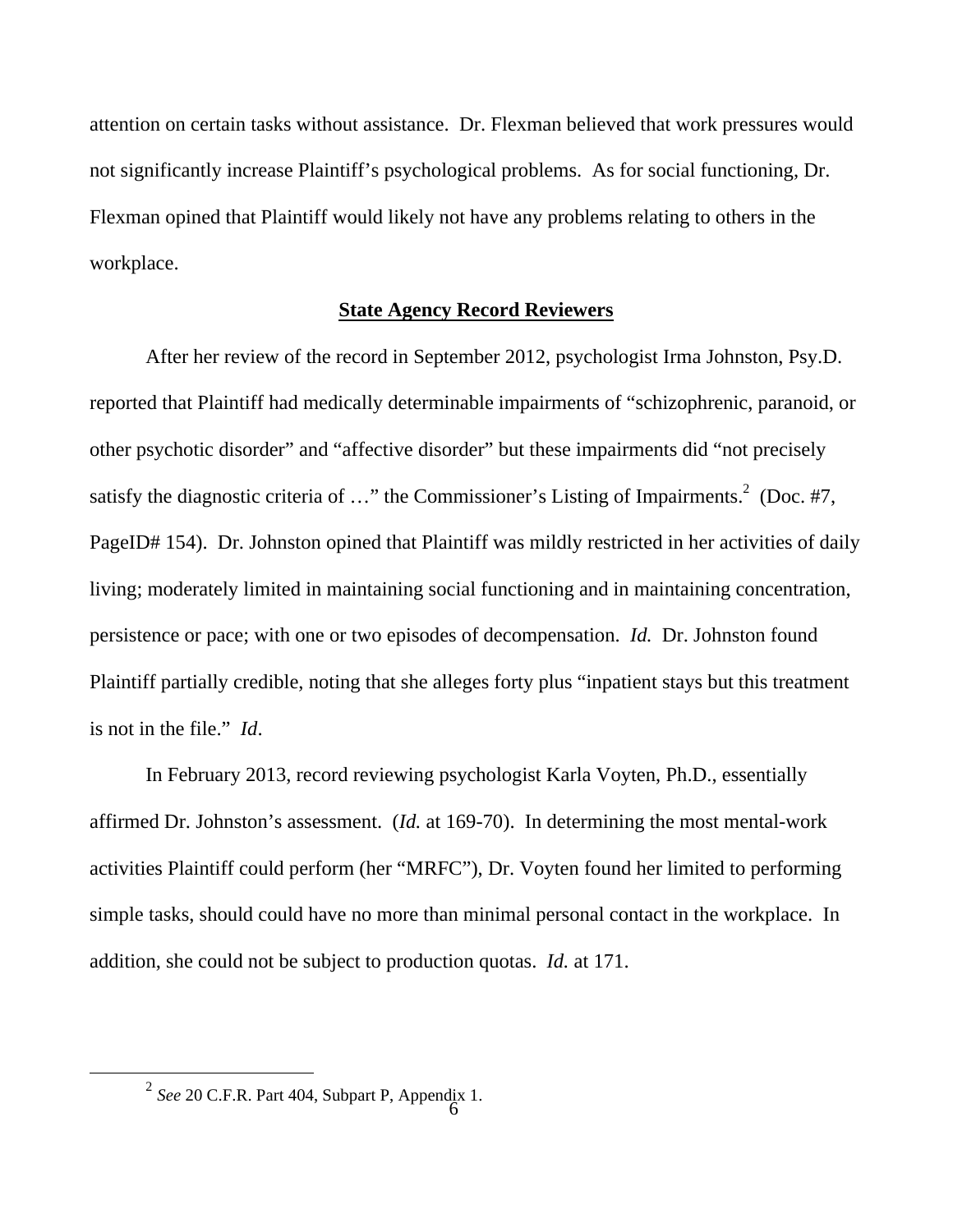# **C. Plaintiff's Physical Health**

### **Scott Shaw, M.D.**

 In August 2007, Plaintiff began seeing Dr. Shaw. Progress notes through June 2011 show Dr. Shaw treated Plaintiff for general medical care, hand pain, hypertension, bi-polar disorder, depression/anxiety, diabetes, dermatitis, and breathing complaints/asthma. *Id*. at 437- 82.

 In May 2010, Dr. Shaw completed a form concerning Plaintiff's physical work abilities. He identified Plaintiff's medical conditions as bilateral ankle pain, diabetes mellitus, hypertension, asthma, and epilepsy. *Id.* at 539. He opined that Plaintiff could stand or walk for thirty minutes out of an eight-hour workday, fifteen minutes uninterrupted. Dr. Shaw believed that Plaintiff could sit for one hour out of an eight-hour workday, thirty minutes uninterrupted. She could never lift more than ten pounds. She was extremely limited in bending, reaching, handling, and repetitive foot movements. Dr. Shaw concluded that Plaintiff was unemployable for a period of twelve months or more. *Id.* at 540.

#### **Kwasi Nenonene, M.D.**

 Plaintiff transferred her primary care to Dr. Nenonene in June 2011. Dr. Nenonene treated Plaintiff for depression, diabetes, dermatitis, hypertension, along with back, knee, and neck pain. *Id.* at 589-98. When seen for a checkup and medication refills in October 2012, Dr. Nenonene noted that Plaintiff's diabetes, low-back pain, hypertension and asthma were stable with medication. *Id.* at 592.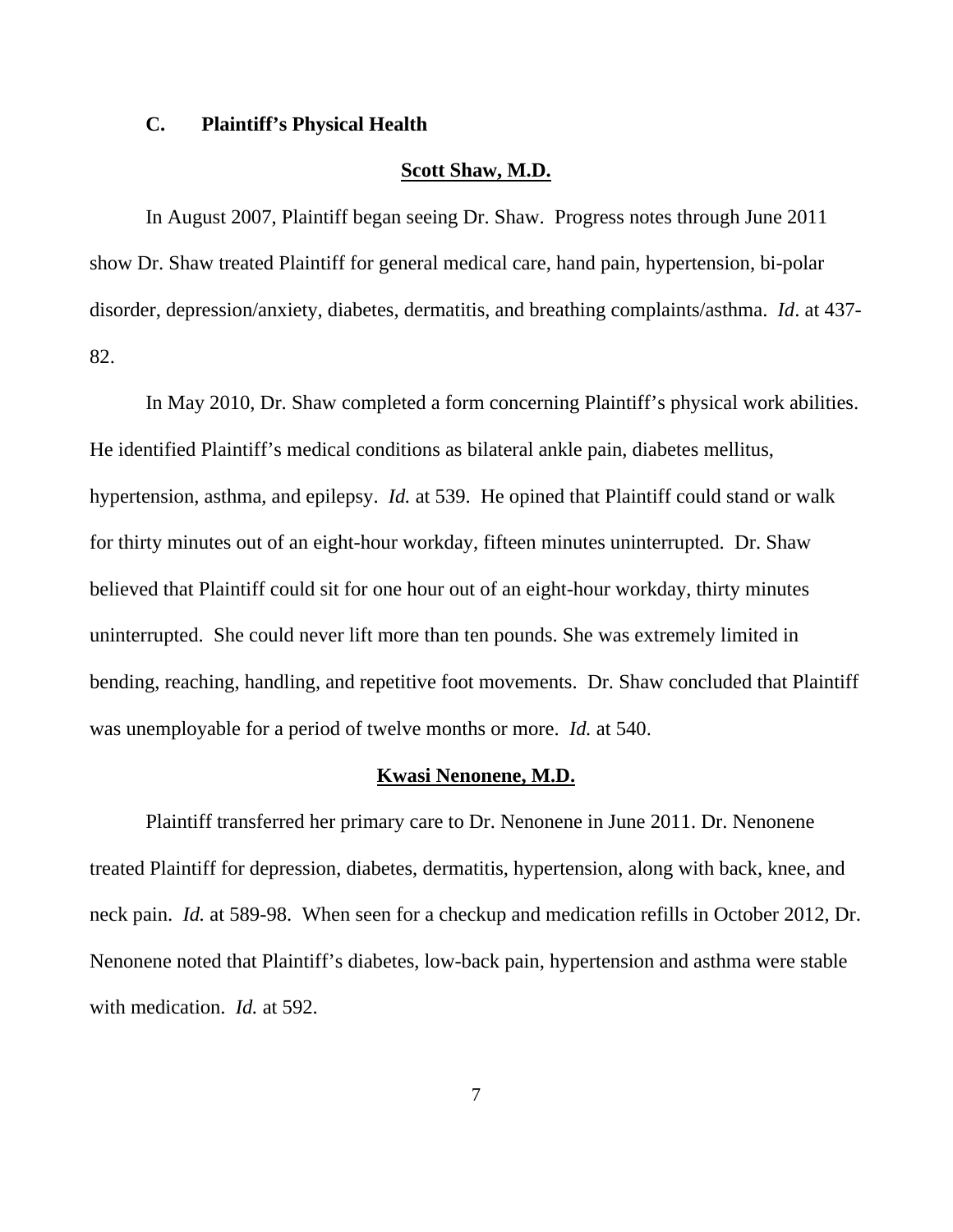Dr. Nenonene completed a form in September 2013 in which he opined that Plaintiff could stand, walk or sit for four hours out of an eight-hour workday, two hours uninterrupted. He thought that Plaintiff could never lift more than ten pounds. Dr. Nenonene further opined that Plaintiff was moderately limited in pushing, pulling and reaching. Dr. Nenonene concluded that Plaintiff was unemployable for a period of twelve months or more. *Id.* at 542- 44. Dr. Nenonene also completed a form concerning Plaintiff's mental work abilities. He indicated that Plaintiff was moderately limited in most functional areas and unemployable for a period of twelve months or more. *Id.* at 545.

# **Amita Oza, M.D.**

Dr. Oza examined Plaintiff in August 2012 for the state agency. (Doc. #7, *PageID#* 484-90). Dr. Oza diagnosed Plaintiff with diabetes since age seventeen and hypertension at age thirty-nine. Plaintiff told Dr. Oza that she checked her blood sugars three to four times per day. She was taking Risperdal, insulin, and Losartan for her blood pressure. She reported tingling and numbness in her feet and hands. She said that she could stand for twenty minutes and walk for thirty minutes or sit for an hour before her peripheral-neuropathy pain gets worse.

On examination, Dr. Oza found diminished sensations in Plaintiff's lower extremities in stocking distribution. Dr. Oza opined that Plaintiff's blood pressure was under good control, but her diabetes seemed out of control. Dr. Oza noted that he was not sure Plaintiff was taking her insulin as directed. Dr. Oza also noted that Plaintiff had diabetic peripheral neuropathy and a history of hepatitis C. Dr. Oza concluded, "it is her psychiatric problems that would prevent her from working. I am not sure about her control of diabetes." *Id.* at 486.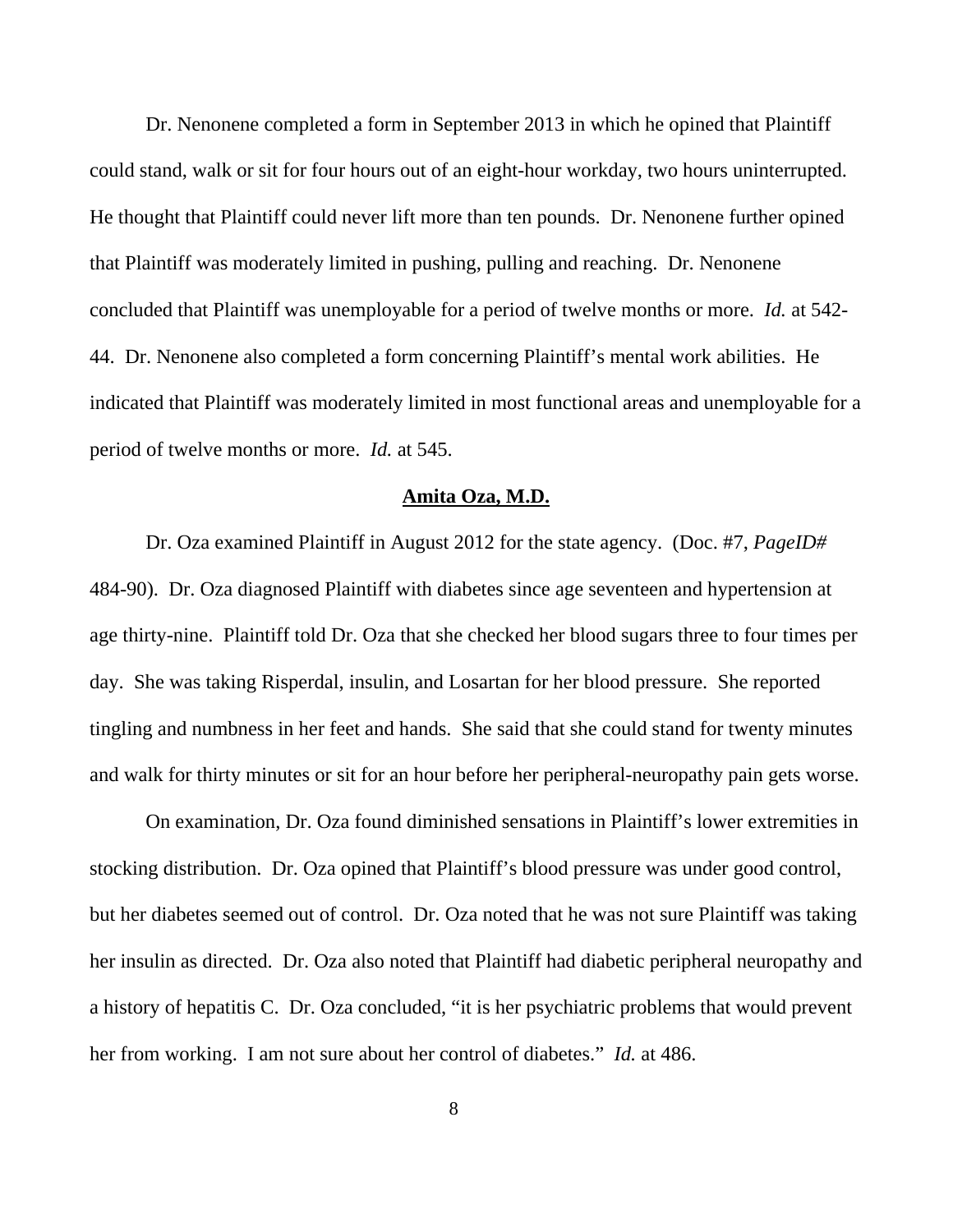#### **State Agency Reviewers**

 In September 2012, state agency physician Rannie Amiri, M.D. reviewed the record and assessed Plaintiff's physical work abilities. (Doc.# 7, *PageID##*156-58). Dr. Amiri opined that Plaintiff could lift/carry twenty pounds occasionally and ten pounds frequently. She could stand/walk for six hours out of eight, and sit for six hours out of eight. *Id.* at 156. Dr. Amiri found that Plaintiff would be limited to only frequent operation of bilateral foot controls due to diabetic peripheral neuropathy. Dr. Amiri also found that Plaintiff could never climb ladders/ropes/scaffolds or crawl; frequently climb or stoop; and only occasionally balance. Dr. Amiri found it reasonable to limit Plaintiff to frequent bilateral upper-extremity fingering due to her history of bilateral carpel tunnel syndrome. *Id.* at 157. Due to asthma, Plaintiff should avoid concentrated exposure to environmental irritants. Dr. Amiri also believed that due to diabetic neuropathy, Plaintiff should avoid commercial driving, operating dangerous machinery and unprotected heights. *Id.* at 158.

 In February 2013, state agency physician Teresita Cruz, M.D. reviewed the file and determined there was insufficient evidence to assess Plaintiff because she had not attended a consultative examination, and she had not responded the agency's request to reschedule. *Id.* at 169.

# **III. Supplemental Security Income and The ALJ's Decision**

 The Social Security Administration provides Supplemental Security Income to indigent individuals, subject to several eligibility requirements. Chief among these is the "disability" requirement. To receive Supplemental Security Income, an applicant must be a "disabled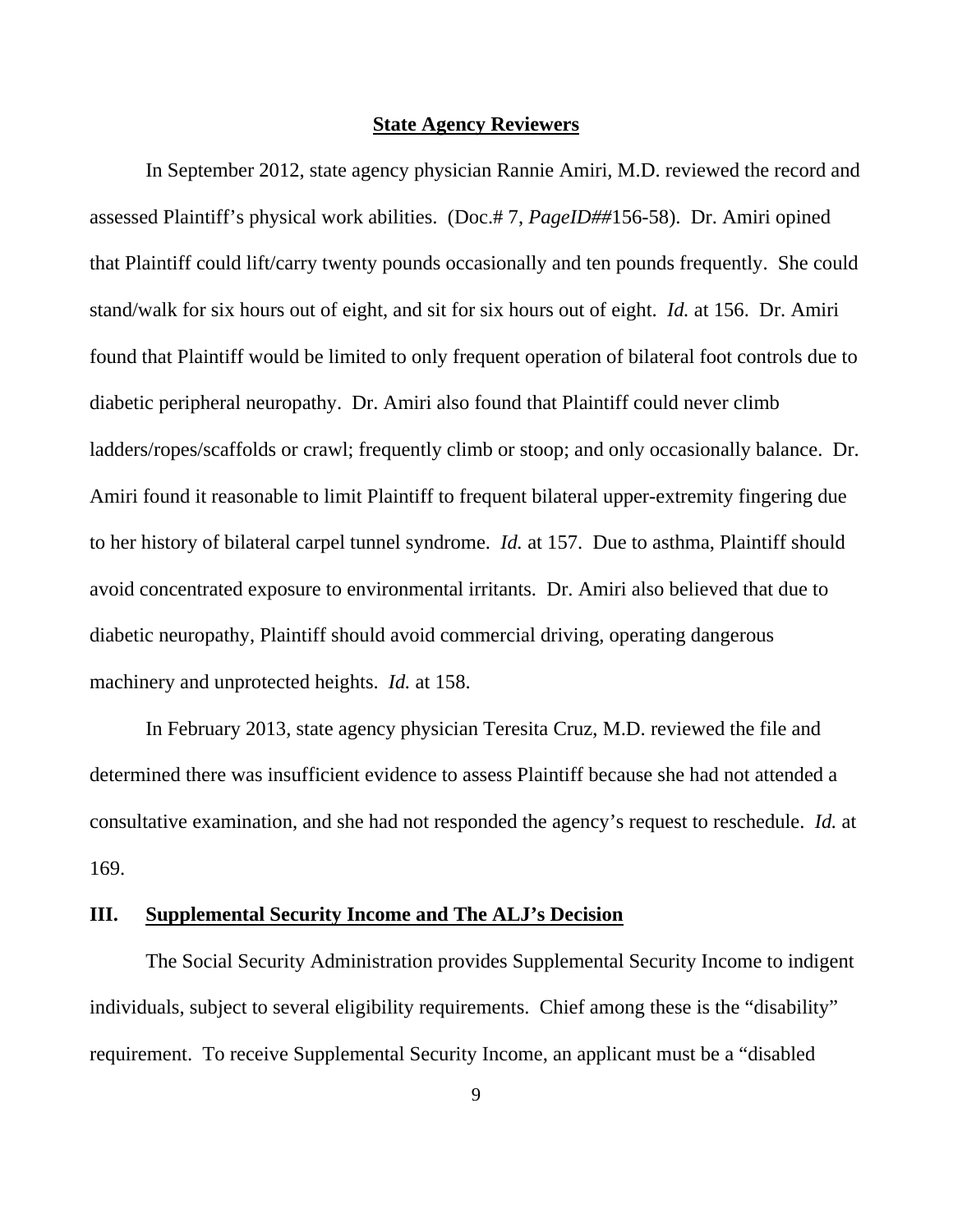individual." 42 U.S.C. §1381a; *see Bowen v. City of New York*, 476 U.S. 467, 470 (1986). The phrase "disabled individual" encompasses only those who suffer from a medically determinable physical or mental impairment severe enough to prevent them from engaging in substantial gainful activity. 42 U.S.C. §1382c(a)(3)(A); *see Bowen*, 476 U.S. at 469-70.

ALJ Kenyon's determination that Plaintiff was not under a disability arose from his five-step sequential evaluation of the evidence. *See* 20 C.F.R. § 416.920(a)(4). He concluded, in pertinent part, that Plaintiff had the severe impairments of carpal tunnel syndrome, COPD, diabetes mellitus, a history of seizures, episodic gout, and depression. He further found that Plaintiff's impairments fell short of being a disability under the Commissioner's Listings of Impairments; she retained the residual functional capacity, *see* 20 C.F.R. § 416.945(a), to perform light work with many limitations;<sup>3</sup> and she could do a significant number of jobs that are available in the national economy, such as mail clerk, marker, and warehouse checker. These findings led the ALJ to conclude, as previously noted, that Plaintiff was not under a disability and hence not eligible for SSI. *Id.* at 80-92.

# **IV. Standard of Review**

 $\overline{a}$ 

 Judicial review of an ALJ's decision proceeds along two lines: "whether the ALJ applied the correct legal standards and whether the findings of the ALJ are supported by

is very little, if any, change in the job duties or the work routine from one day to the next. (Doc.  $#7$ , *PageID*  $#82$ ).  $3$  The ALJ found Plaintiff's ability to perform light work limited to (1) no crawling or climbing of ladders, ropes, or scaffolds; (2) occasional balancing; (3) occasional use of the lower extremities for pushing, pulling, and operating foot controls; (4) no work around hazards such as unprotected heights or dangerous machinery; (5) no concentrated exposure to respiratory irritants; (6) frequent use of the hands for handling and fingering; (7) limited to performing unskilled, simple, repetitive tasks; (8) occasional contact with co-workers, supervisors, and the public; (9) no fast paced production work or jobs involving strict production quotas; and (10) limited to performing jobs in a relatively static environment in which there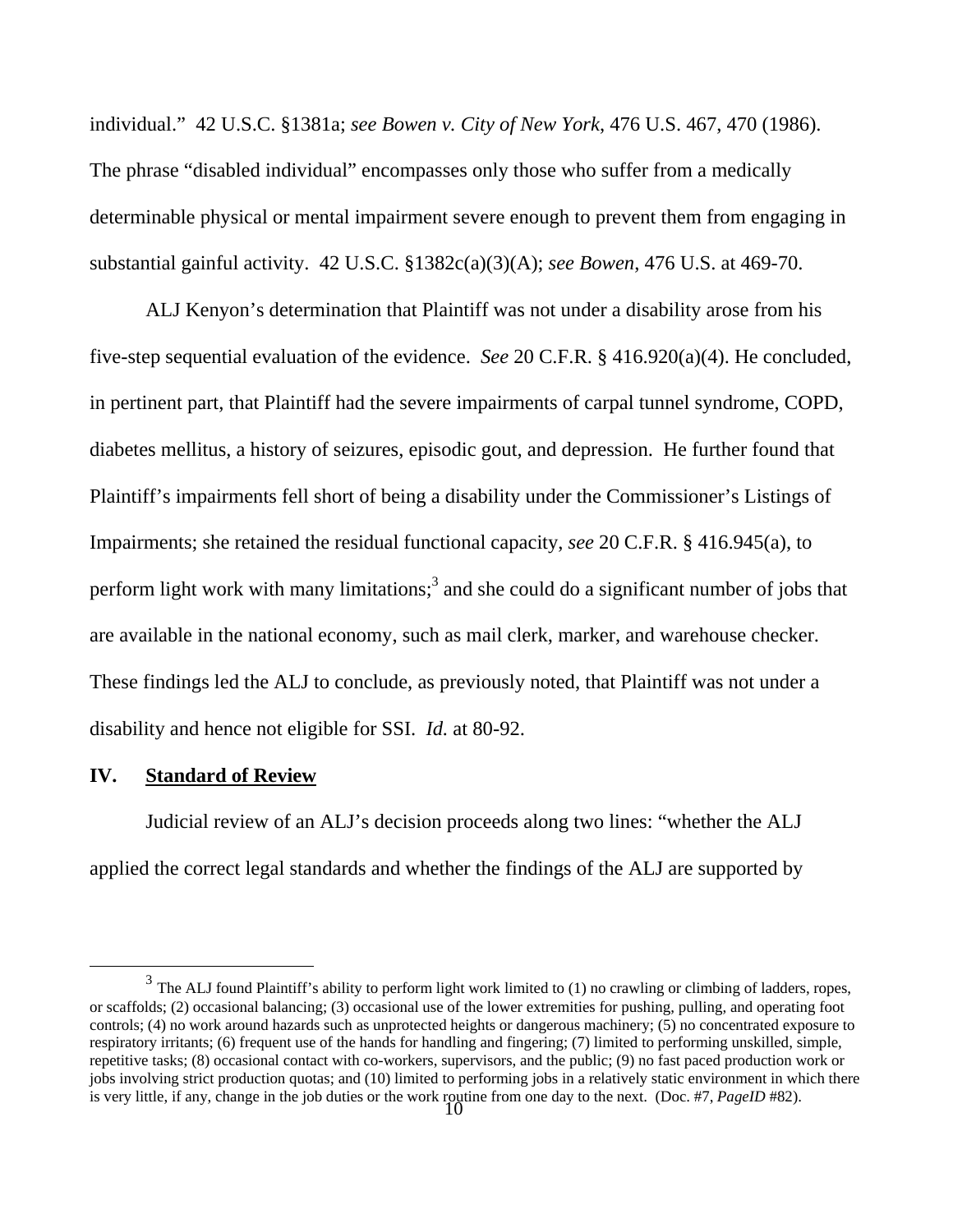substantial evidence." *Blakley v. Comm'r. of Social Security*, 581 F.3d 399, 406 (6th Cir. 2009); *see Bowen v. Comm'r. of Soc. Sec*., 478 F.3d 742, 745-46 (6th Cir. 2007).

 Review for substantial evidence is not driven by whether the Court agrees or disagrees with the ALJ's factual findings or by whether the administrative record contains evidence contrary to those factual findings. *Rogers v. Comm'r. of Social Security*, 486 F.3d 234, 241 (6th Cir. 2007); *see Her v. Comm'r. of Soc. Sec*., 203 F.3d 388, 389-90 (6th Cir. 1999). Instead, the ALJ's factual findings are upheld if the substantial-evidence standard is met – that is, "if a 'reasonable mind might accept the relevant evidence as adequate to support a conclusion.'" *Blakley*, 581 F.3d at 407 (quoting *Warner v. Comm'r of Social Security*, 375 F.3d 387, 390 (6th Cir. 2004). Substantial evidence consists of "more than a scintilla of evidence but less than a preponderance..." *Rogers*, 486 F.3d at 241.

 The second line of judicial inquiry, resolving whether the ALJ applied the correct legal criteria, may result in reversal even if the record contains substantial evidence supporting the ALJ's factual findings. *Rabbers v. Comm'r. of Social Security*, 582 F.3d 647, 651 (6th Cir. 2009); *see Bowen*, 478 F.3d at 746. "(E)ven if supported by substantial evidence, 'a decision of the Commissioner will not be upheld where the SSA fails to follow its own regulations and where that error prejudices a claimant on the merits or deprives the claimant of a substantial right.'" *Rabbers*, 582 F.3d at 651 (quoting in part *Bowen*, 478 F.3d at 746 and citing *Wilson v. Comm'r. of Social Security*, 378 F.3d 541, 546-47 (6th Cir. 2004)).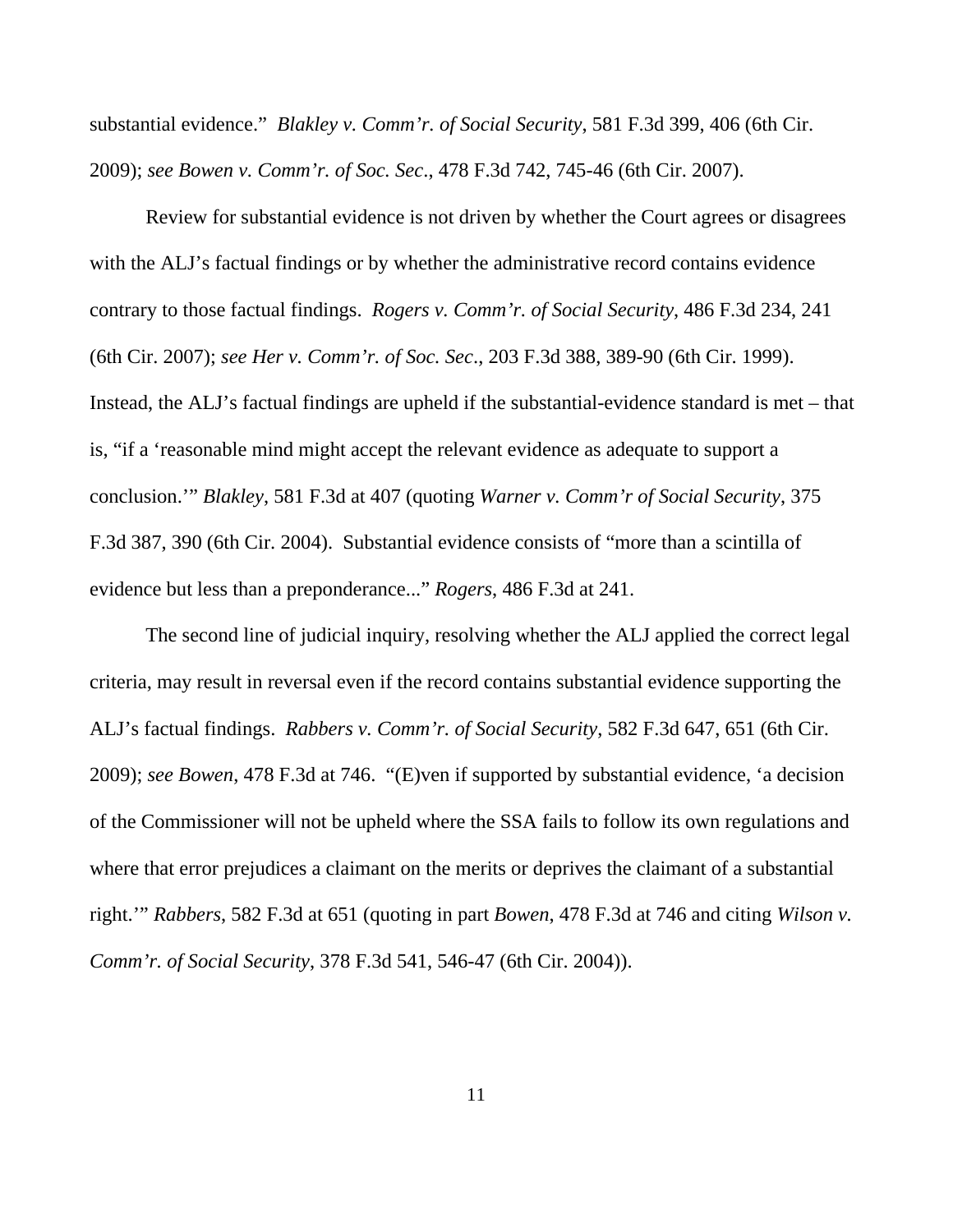## **V. Discussion**

# **A. Medical Source Opinions**

The ALJ placed little weight on the opinions of Plaintiff's treating medical sources Drs. Nenonene, Tasnin, and Shaw. The ALJ placed great weight on the opinions provided by one-time examining psychologist Dr. Flexman, record-reviewing psychologist Dr. Johnston, and one-time examiner Dr. Oza.

Plaintiff argues that the ALJ failed to properly weigh the opinions provided by Dr. Nenonene, Dr. Shaw, and Dr. Tasnin. She asserts that their opinions should have been given controlling weight, that the ALJ failed to properly evaluate their opinions for deferential weight, and failed to apply "good reasons" for rejecting their opinions.

Social Security regulations require ALJs to give the opinion of a treating physician controlling weight if it is "well-supported by medically acceptable clinical and laboratory diagnostic techniques and is not inconsistent with the other substantial evidence in [the claimant's] case record." 20 C.F.R. § 416.927(c)(2); *see also Gayheart v. Comm'r of Soc. Sec.*, 710 F.3d 365, 375 (6th Cir. 2013). "Even if [a] treating physician's opinion is not given controlling weight, there remains a presumption, albeit a rebuttable one, that the opinion…is entitled to great deference." *Hensley v. Astrue*, 573 F.3d 263, 266 (6th Cir. 2009) (internal quotations and citations omitted). This rebuttable presumption requires ALJs to continue to weigh treating source opinions under certain factors: the length of the treatment relationship, frequency of examination, specialization of the treating source,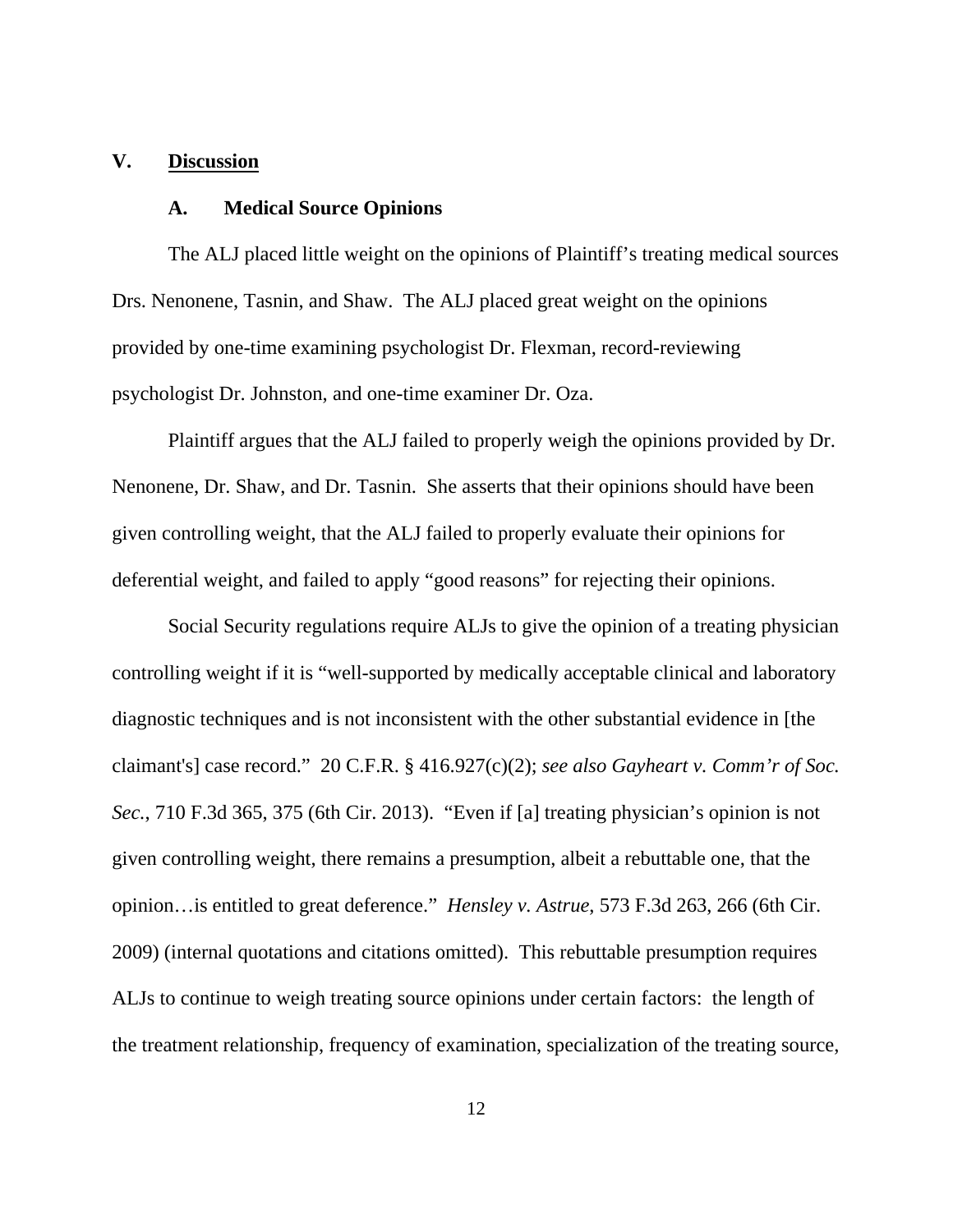supportability of the opinion, and consistency of the opinion with the record as a whole. 20 C.F.R. §§ 416.927(c)(1)-(6); *see Bowen*, 478 F.3d at 747.

The Regulations also require ALJs to provide "good reasons" for the weight placed upon a treating source's opinions by stating "specific reasons for the weight placed on a treating source's medical opinions …." *Wilson v. Comm'r of Soc. Sec*, 378 F.3d 541, 544 (6th Cir. 2004) (quoting Soc. Sec. R. 96-2p, 1996 WL 374188 at \*5 (1996)). The ALJ's reasons must be "supported by the evidence in the case record …." *Id.* The goals are to assist the claimant in understanding the disposition of his or her case and to make clear to any subsequent reviewer the weight given and the reasons for that weight. *Id.* 

ALJs must likewise consider the regulatory factors when weighing the opinions provided by non-treating, consulting, and record-reviewing medical sources. *Miller v. Comm'r of Soc. Sec*., 811 F.3d 825, 836-37 (6th Cir. 2016).

 In the present case, the ALJ placed little weight, rather than controlling or deferential weight, on the opinions provided by Dr. Nenonene. The ALJ found his opinions "generally unsupported by objective signs and findings in the preponderance of the record." (Doc. #7, *PageID* #88). The ALJ observed that Dr. Nenonene's progress notes "do not portray the claimant as being limited to the extent he alleges." *Id*. The ALJ placed no weight on Dr. Nenonene's opinions about Plaintiff's mental functioning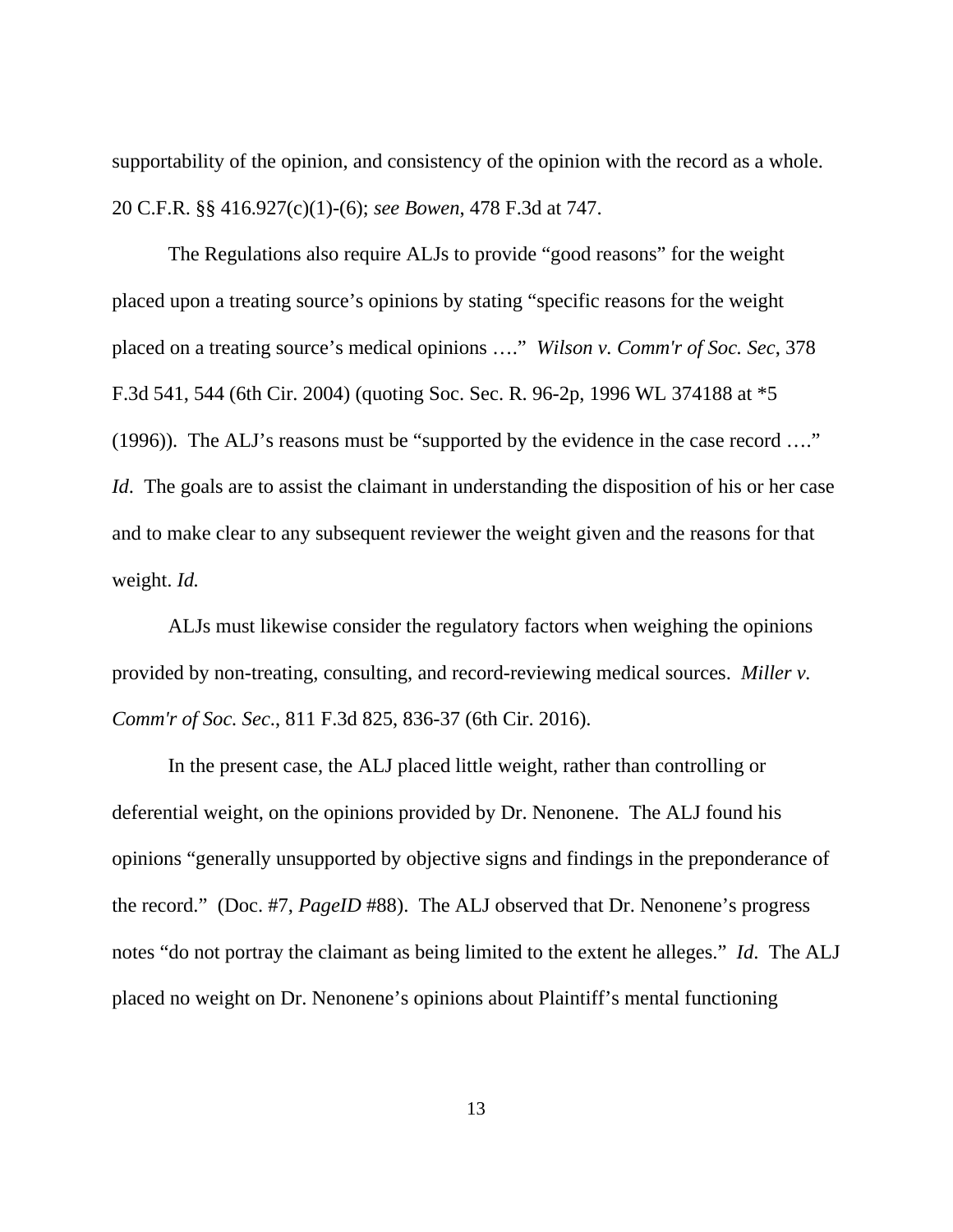because the ALJ viewed his status as a family physician, not a mental-health provider, made him unqualified to offer an opinion on Plaintiff's mental functioning.

Plaintiff contends the ALJ improperly rejected Dr. Nenonene's finding that she could only stand or walk for a total of four hours in an eight-hour workday and that she could lift no more than ten pounds. This contention lacks merit because the ALJ gave good reasons for rejecting his opinion about these restrictions. As the ALJ pointed out, although Plaintiff did have some diabetic neuropathy affecting her lower extremities, the objective evidence showed that it was not so severe to limit her to standing or walking for only four hours in an eight-hour day. (Doc. #7, *PageID #*88). Dr. Nenonene's progress notes did not refer to objective medical evidence to support this opinion and his notes did not otherwise indicate that she had limitations consistent with or supporting his restrictive opinion. His treatment notes between June 2011 and September 2013 documented no significant abnormalities in Plaintiff's extremities, though she did complain of pain on several occasions. *Id*. at 590-98. In addition, in October 2012, Dr. Nenonene indicated that Plaintiff's diabetes was controlled with medication. *Id*. at 592.

In the form Dr. Nenonene completed about Plaintiff's physical limitations, he provided some brief notes without reference to any particular medical sign or finding that supported his opinion that Plaintiff was limited in her ability to walk and stand, or could only lift up to ten pounds. Dr. Nenonene merely noted, without elaboration, that his opinions were based on "physical exams during office visits & consultative input." *Id*. at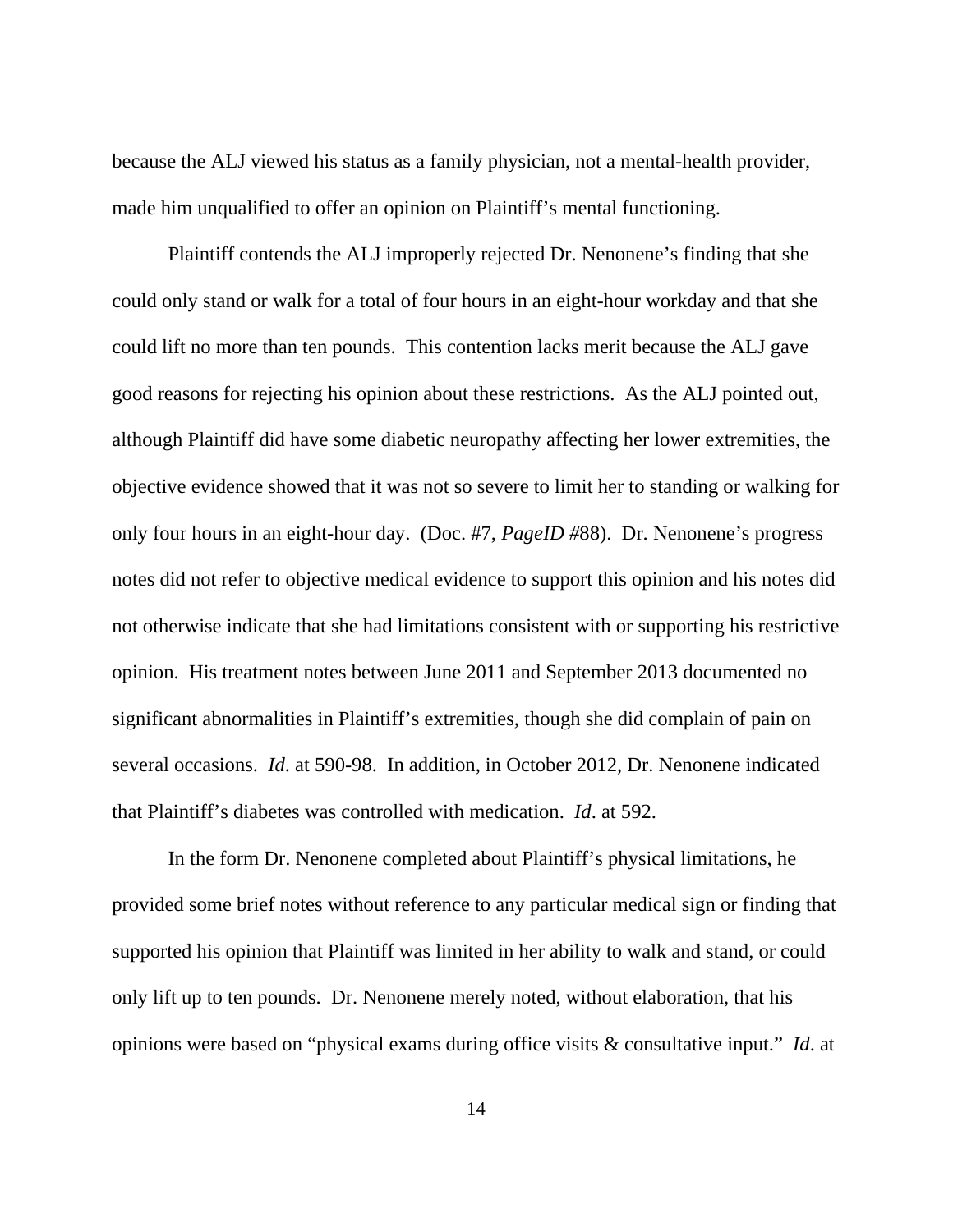543. These shortcomings justify placing little weight on Dr. Nenonene's opinions. *See* 20 C.F.R. § 416.927(c)(3) ("The more a medical source presents relevant evidence to support an opinion, particularly medical signs and laboratory findings, the more weight we will give that opinion. The better an explanation a source provides for an opinion, the more weight we will give that opinion…."); *see also White v. Comm'r of Soc. Sec.*, 572 F.3d 272, 286 (6th Cir. 2009) ("Conclusory statements from physicians are properly discounted by ALJ's.").

Plaintiff points to some objective findings as support for Dr. Nenonene's opinion about her limited ability to stand and walk. While it is true a podiatrist found Plaintiff had diminished pulses, diminished sensation, and slow-capillary refill upon testing, *see*  Doc. #7, *PageID* #s 529, 534, these findings would at best constitute some substantial evidence supporting Dr. Nenonene's opinions. Yet, Plaintiff's reliance on this evidence runs headlong into the principal that as long as substantial evidence supports the ALJ's findings, the Court defers to those findings "'even if there is substantial evidence in the record that would have supported an opposite conclusion.'" *Blakley*, 581 F.3d at 406 (quoting *Key v. Callahan*, 109 F.3d 270, 273 (6th Cir. 1997)). The ALJ, moreover, considered these treatment notes and reasonably concluded that these findings were consistent with his assessment of Plaintiff's residual functional capacity to be at a reduced range of light work. *Id*. at 84.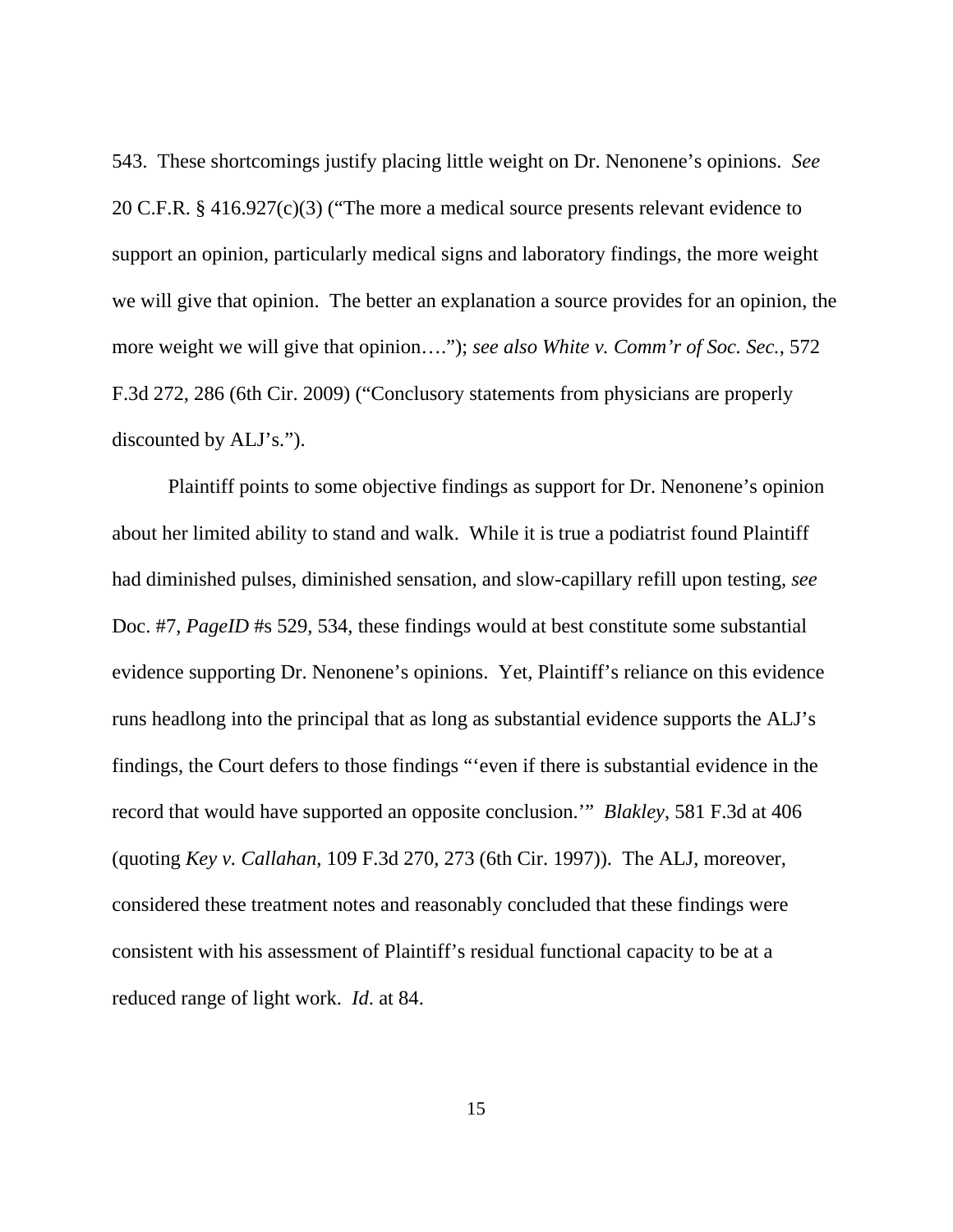In the form Dr. Nenonene completed about Plaintiff's mental functioning, he checked boxes indicating that she was moderately limited in all areas except for her ability to remember locations and work-like procedures, which was not significantly limited. *Id*. at 545. He did not find her markedly limited in any area. These findings did not support, and were inconsistent with, Dr. Nenonene's decision to check boxes indicating his opinion that Plaintiff was unemployable for twelve month or more. *See id*. Dr. Nenonene also did not provide any explanation of his opinion that Plaintiff was unemployable for twelve months or more, and he did not attach a copy of a mental examination report, as the form requested. *Id*. at 545-46. This creates a reasonable inference that he did not perform one. Given these shortcomings, the ALJ was not obliged to place controlling or deferential weight on Dr. Nenonene's belief that Plaintiff was unemployable due to limitations in her mental functioning. *See* 20 C.F.R. §  $416.927(c)(2)-(4)$ .

The ALJ also reasonably relied on the opinions of Dr. Oza, a consultative examiner who noted that Plaintiff had diminished sensation in her lower extremities. Dr. Oza otherwise documented Plaintiff's unremarkable physical exam. *Id*. at 84, 87, 484- 90. And the ALJ relied on the opinions of the record-reviewing physician Dr. Amiri, who opined in September 2012 that Plaintiff retained the ability to perform light work. *Id.* at 87, 156-58. Though Dr. Amiri did not have access to Dr. Nenonene's opinions, she did have access to Dr. Oza's exam results as well as treatment records from Dr.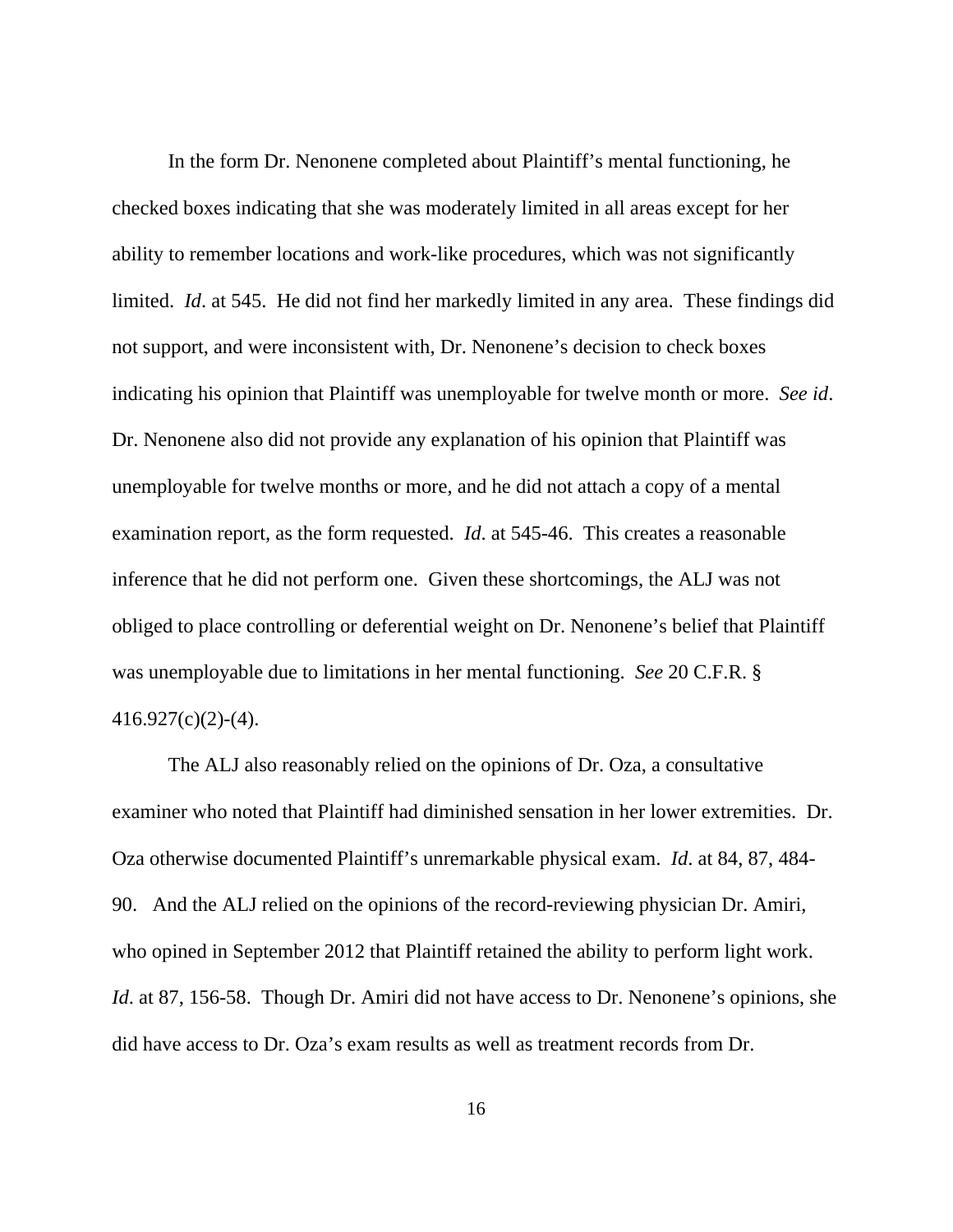Nenonene pre-dating September 2012. Further, there is "no categorical requirement that [a] non-treating source's opinion be based on a 'complete' or 'more detailed and comprehensive' case record…," as Plaintiff contends. *Helm v. Comm'r of Soc. Sec.*, 405 F. App'x 997, 1002 (6th Cir. 2011) (quoting Soc. Sec. R. 96-6p, 1996 WL 374180, \*2 (1996)). As a result, the ALJ's decision to place greater weight on these non-treating physicians than on Dr. Nenonene's opinions was warranted.

 Plaintiff next argues that the ALJ violated *Drummond v. Comm'r of Soc. Sec*., 126 F.3d 837 (6th Cir. 1997) by failing to maintain the ten-pound-lifting restriction found in a prior ALJ's assessment of Plaintiff's residual functional capacity. *Drummond*, however, does not assist Plaintiff.

*Drummond*, requires an ALJ to adopt the findings of a prior ALJ unless there is new and material evidence documenting a change in a claimant's condition. *Id*. at 842; *see* Acquiescence Ruling 96-4(6), 1998 WL 283902 (June 1, 1998). The earlier ALJ's decision (in September 2010) did indeed limit Plaintiff to lifting ten pounds. But, the explicit reason the ALJ provided for setting this limit was the possible recurrence of Plaintiff's carpal tunnel syndrome. (Doc. #7, *PageID* #135). In the instant case, as ALJ Kenyon accurately observed, the newly submitted evidence showed "no significant findings related to carpal tunnel syndrome, and the claimant has not complained of or sought treatment for this condition." *Id.* at 87. Therefore, ALJ Kenyon reasonably concluded that the previous ALJ's assessment of how much Plaintiff could lift was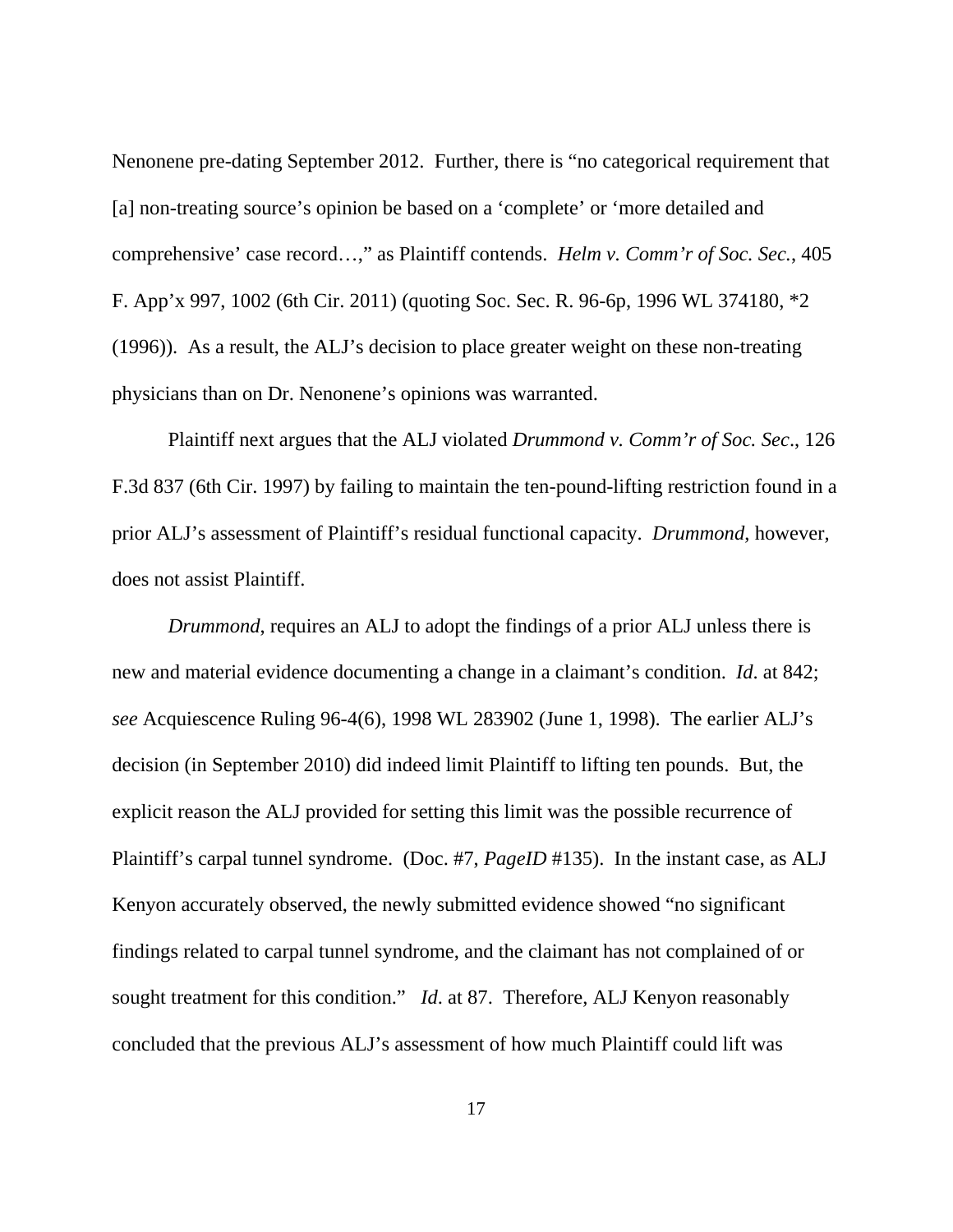unnecessarily restrictive in light of the new evidence, and he reasonably determined that Plaintiff could lift up to twenty pounds occasionally. *Id*. at 82, 87. Furthermore, as discussed above, this restriction was supported by Dr. Amiri's opinions. *See id*. at 156; *see also* 20 C.F.R. § 416.927(e)(2)(i) (State agency consultants are "highly qualified physicians and psychologists who are also experts in Social Security disability evaluation.").

Plaintiff maintains that the ALJ erred in rejecting Dr. Nenonene and Dr. Shaw's opinion that she was "unemployable." She challenges the ALJ's reason—*i.e.*, the issue of whether Plaintiff was unemployable is reserved to Commissioner. However, the ALJ did not reject the entirety of Dr. Nenonene's and Shaw's opinions on the ground that they believed Plaintiff was unemployable. Rather, the ALJ discounted their opinions for this reason by giving them "little weight." (Doc. #7, *PageID* #s 88-89). This did not constitute error. *See* 20 C.F.R. § 416.927(d)(2)-(3); *Bass v. McMahon*, 499 F.3d 506, 511 (6th Cir. 2007) ("no 'special significance' will be given to opinions of disability, even if they come from a treating physician." (citing, in part, Soc. Sec. R. 96–5p, 1996 WL 362206 (July 2, 1996)).

 Plaintiff next finds significant errors in the ALJ's evaluation of Dr. Tasnin's opinions. She argues that the ALJ failed to provide one legitimate good reason for rejecting Dr. Tasnin's opinions. She first finds error in the ALJ's observation that Dr. Tasnin had "only" seen Plaintiff since September 2013. Plaintiff explains that Dr. Tasnin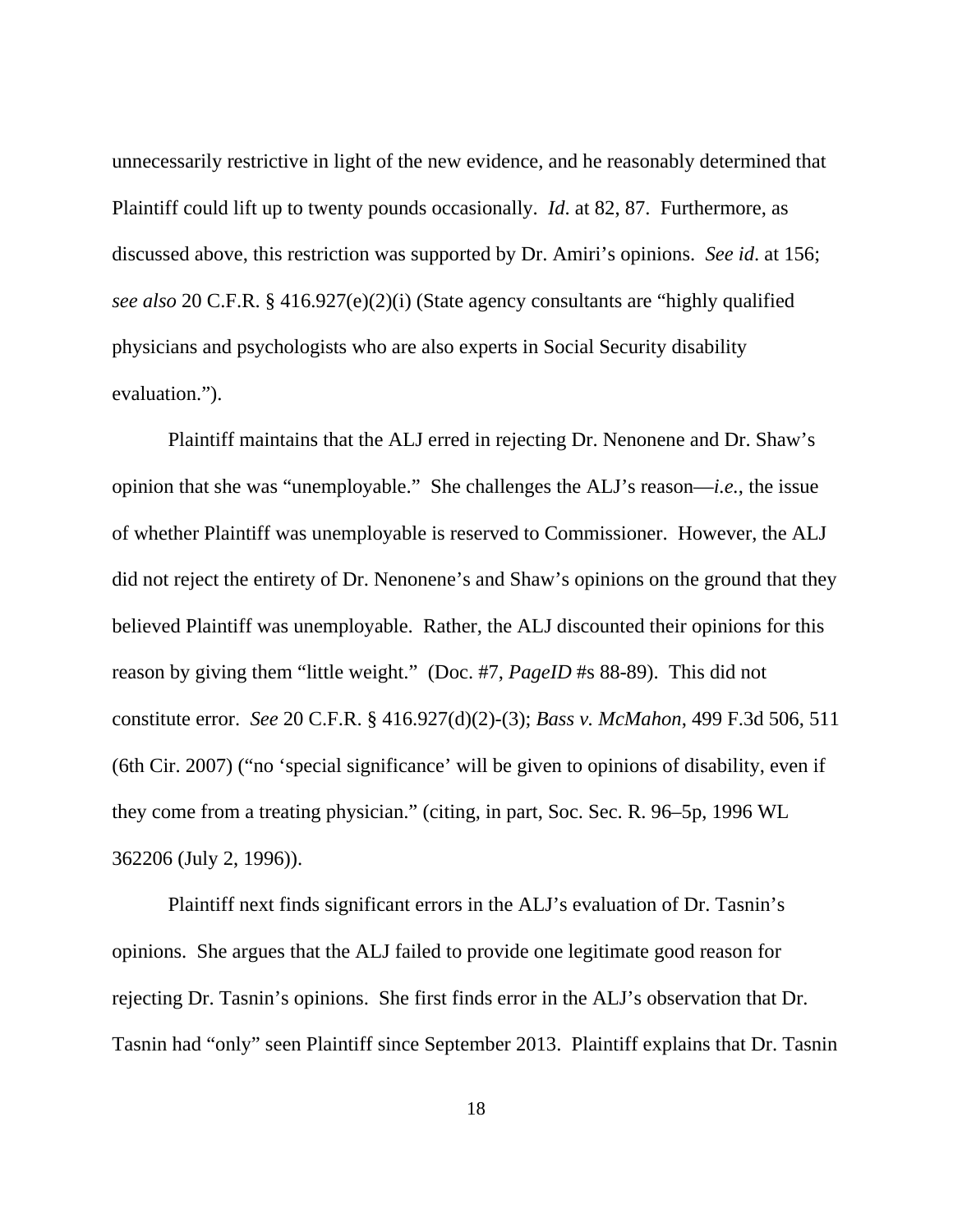provided his opinions in March 2014 and had treated monthly, thus seeing him on approximately seven occasions. However, the length and frequency of treatment constituted a valid consideration when weighing Dr. Tasnin's opinions. *See* 20 C.F.R. § 416.927(c)(2)(i) ("Generally, the longer a treating source has treated you and the more times you have been seen by a treating source, the more weight we will give to the source's medical opinion…."). And, it was not unreasonable for the ALJ to discount Dr. Tasnin's opinion based on the relatively small number of occasions he had seen Plaintiff between September 2013 and March 2014.

 The ALJ's second reason for discounting Dr. Tasnin's opinions was that "the objective signs and findings in the preponderance of the record, specifically in the progress notes from Daymont…, do not portray the claimant as nearly as disabled as Dr. Tasnin alleges." (Doc. #7, *PageID* # 90). This was error, according to Plaintiff, based on the quotation from *Blankenship v. Bowen*, 874 F.2d 1116 (6th Cir. 1989), which partly explains:

[W]hen mental illness is the basis of a disability claim, clinical and laboratory data may consist of the diagnosis and observations of professionals trained in the field of psychopathology. The report of a psychiatrist should not be rejected simply because of the relative imprecision of the psychiatric methodology or the absence of substantial documentation, unless there are other reasons to question the diagnostic techniques.

874 F.2d at 1121 (quoting *Poulin v. Bowen*, 817 F.2d 865, 873-74 (D.C. Cir. 1987)) (other citation omitted). Although the ALJ referred to objective signs and findings, he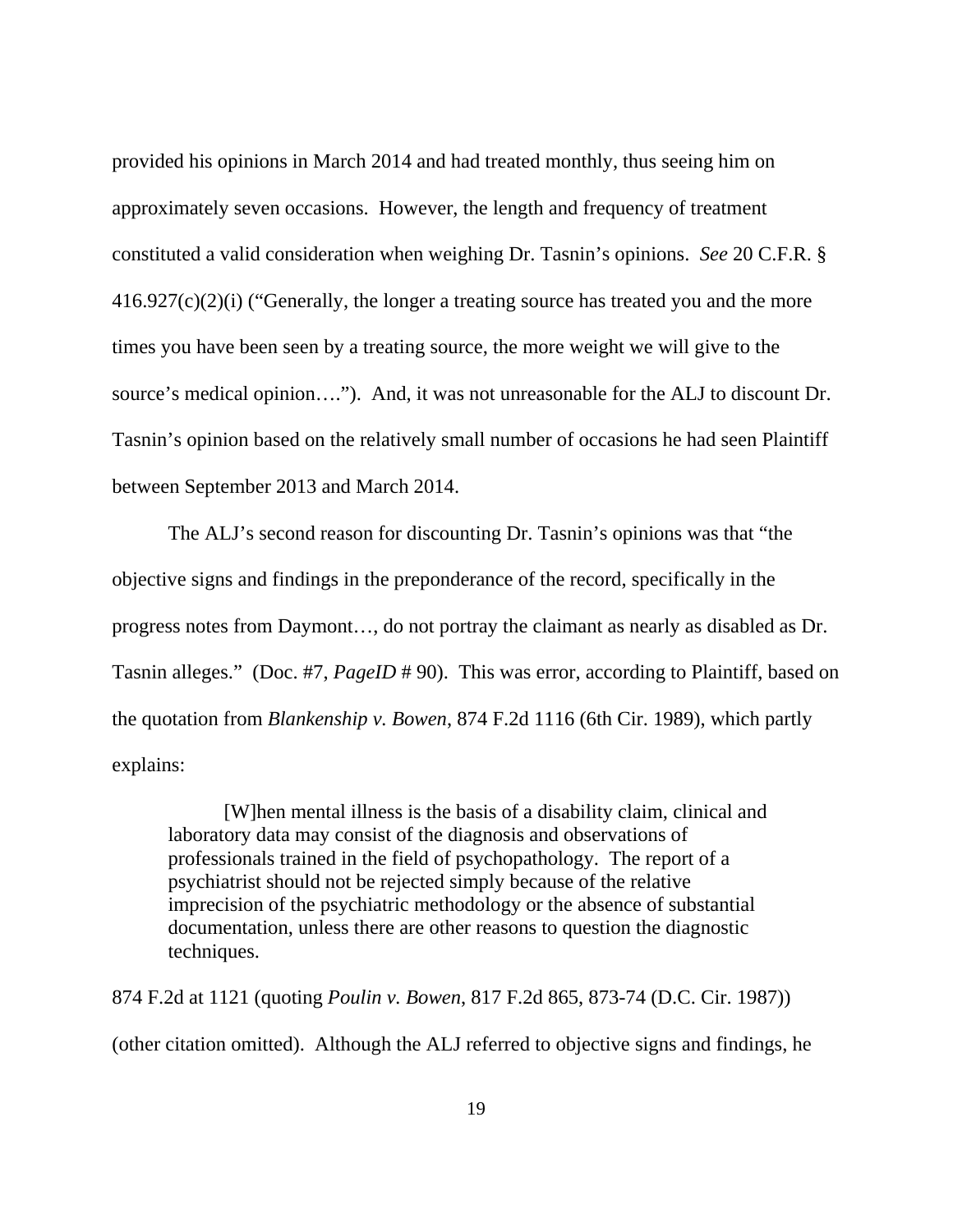did not make the error of rejecting Dr. Tasnin's opinions due to the absence of those signs. He instead compared the objective signs and findings in the progress notes from Daymont Behavioral and found them unsupportive of Dr. Tasnin's opinions. The ALJ also correctly recognized that the record contains "comparatively little evidence of psychiatric treatment. Despite complaints of hallucination, there have been no psychiatric hospitalizations and the claimant has had full contact with reality at all times relevant to this case." (Doc. #7, *PageID* #90). Although Plaintiff takes issue with these observations, the record indeed contains comparatively little evidence of psychiatric treatment. Records from Day-Mont Behavioral contain some information about Plaintiff's mental health at two different times: June 2013 and September 2013. *Id*. at 548-82. Day-Mont records from March 2014 consist of a two-page release form containing no meaningfully probative information about Plaintiff's mental health. The Day-Mont records also contain one-page disclosure form with no medical information. *Id.* at 547. Although the record contains the questionnaire Dr. Tasnin completed and his initial psychiatric evaluation, it does not contain his treatment records concerning Plaintiff. She counters that the record indicates she received treatment at Day-Mont from 1997 to 2011, with a resumption of treatment in 2013. The two pages of the record Plaintiff cites to (Doc. #8, *PageID #*615) contain no records from 1997 to 2011 and, instead, contain her report of such treatment plus a note indicating, "referred from Daymont" without describing any treatment she received there. *Id*. at 573, 582. And, the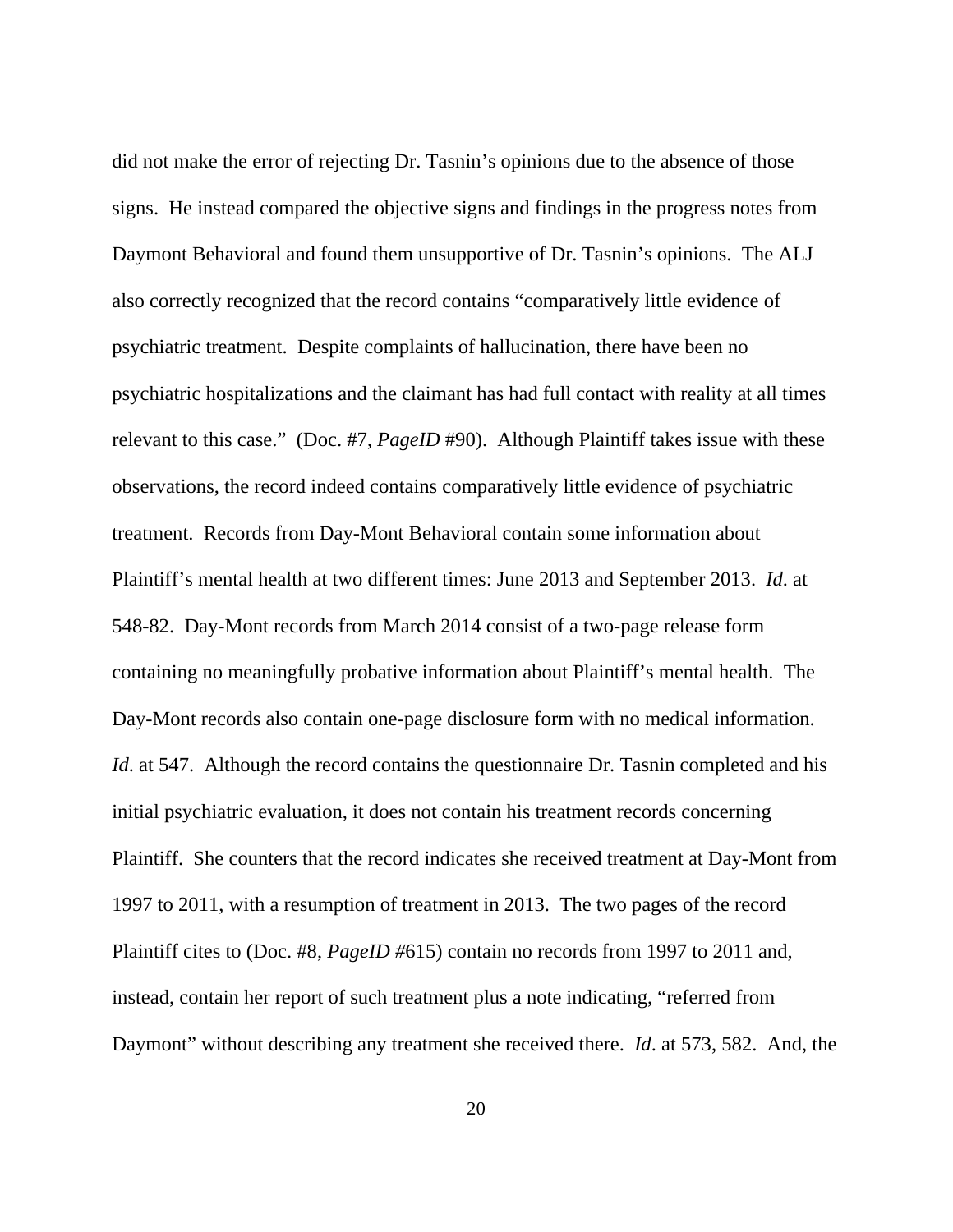administrative record contains no medical evidence or records from 1997 to 2011. Given the minimal information in the record about Plaintiff's mental health treatment, substantial evidence supports the ALJ decision to discount Dr. Tasnin's opinions due to the "comparatively little evidence of psychiatric treatment." *Id*. at 90.

 Plaintiff contends that the ALJ erred by rejecting Dr. Tasnin's opinions as inconsistent with his assessments of her GAF scores. The ALJ's limited use of GAF scores as a reason to discount Dr. Tasnin's opinions was not error because Dr. Tasnin was the source of the GAF scores. The ALJ correctly recognized the inconsistency between the moderate GAF scores Dr. Tasnin set and "with his assessment for marked to extreme limitation." *Id*.; *see Miller v. Comm'r of Soc. Sec*., 811 F.3d 825, 836 (6th Cir. 2016) ("We take a case-by-case approach to the value of GAF scores….").

 Accordingly, for the above reasons, Plaintiff's challenges to the ALJ's assessment of the medical source opinions of record lack merit.

# **B. Plaintiff's Credibility**

 Plaintiff contends that the ALJ failed to properly evaluate her credibility as required by the Regulations and Sixth Circuit case law.

In making a determination of disability, "an ALJ is not required to accept a claimant's subjective complaints and may properly consider [the claimant's] credibility." *Jones v. Comm'r of Soc. Sec.*, 336 F.3d 469, 476 (6th Cir. 2003). However, a claimant's subjective statements may "support a claim for disability, if there is also objective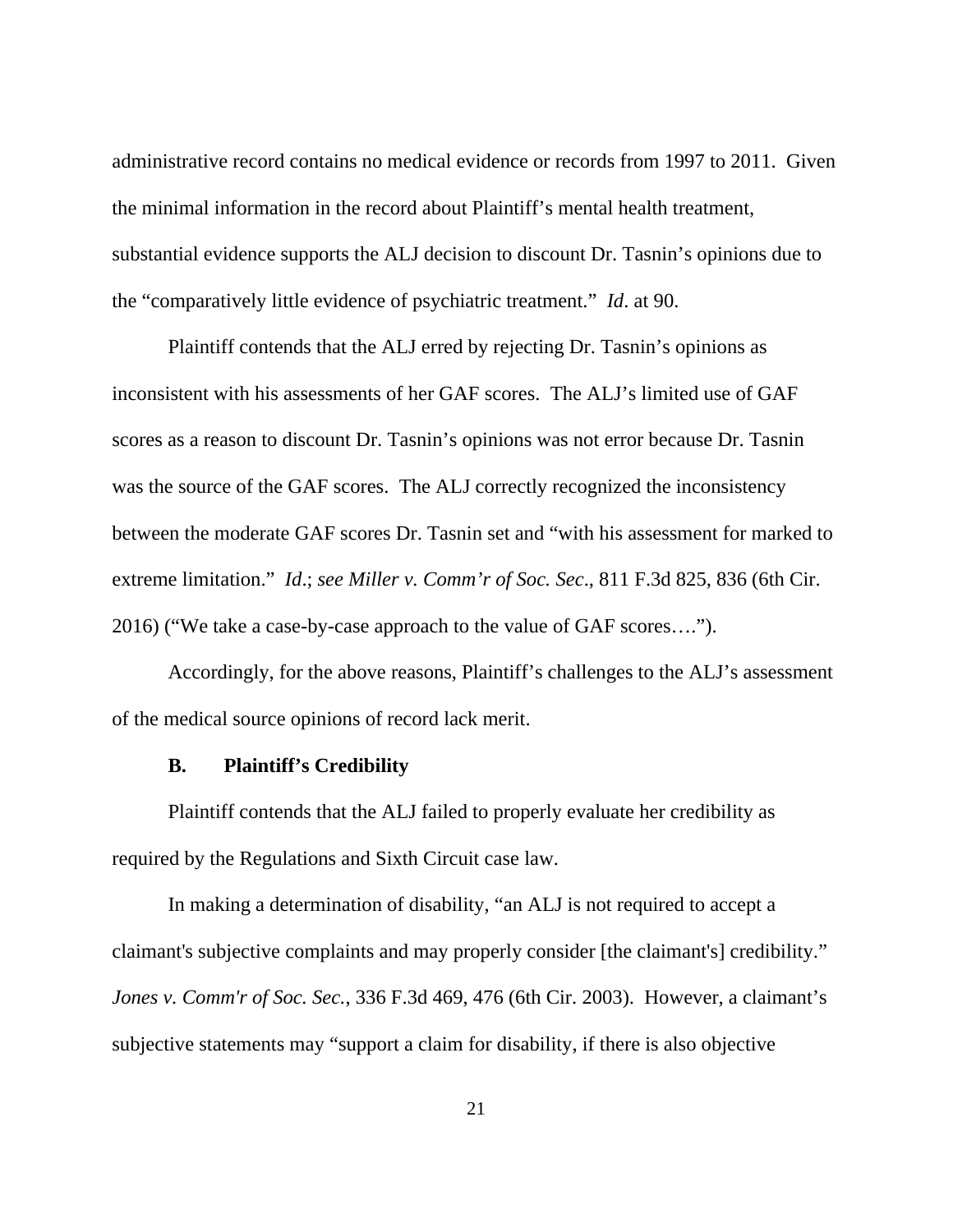medical evidence of an underlying medical condition in the record." *Id.* at 475-76 (emphasis added).

The Court must "accord the ALJ's determination of credibility great weight and deference particularly since the ALJ has the opportunity ... of observing [the claimant's] demeanor while testifying." *Id*. However, to appropriately evaluate the credibility of the claimant's statements, the ALJ "must consider the entire case record, including the objective medical evidence, the individual's own statements about symptoms, statements and other information provided by treating or examining physicians or psychologists and other persons about the symptoms and how they affect the individual, and any other relevant evidence in the case record." Soc. Sec. R. 96-7p, 1996 WL 374186, at \*1 (July 2,  $1996$ .<sup>4</sup>

Plaintiff contends that the ALJ erred in his credibility assessment by finding her statements unsupported by objective medical evidence, by finding that her lack of treatment was inconsistent with her allegations, and by relying on her daily activities.

Plaintiff, however, reads the ALJ's credibility determinations too narrowly. It is not an error for an ALJ to consider together that the lack of supporting objective evidence, lack of treatment, and a claimant's daily activities as reasons for discounting

<u>.</u>

<sup>4</sup> Effective March 28, 2016, Soc. Sec. R. 16–3p, 2016 WL 1119029 (Mar. 16, 2016), superseded Ruling 96–7p. But, Ruling 16-3p does not apply retroactively to the ALJ's decision concerning Plaintiff's application for benefits. *See Kitchen v. Colvin*, 2017 WL 395087, at \*9 n.4 (M.D. Tenn., Jan. 30, 2017).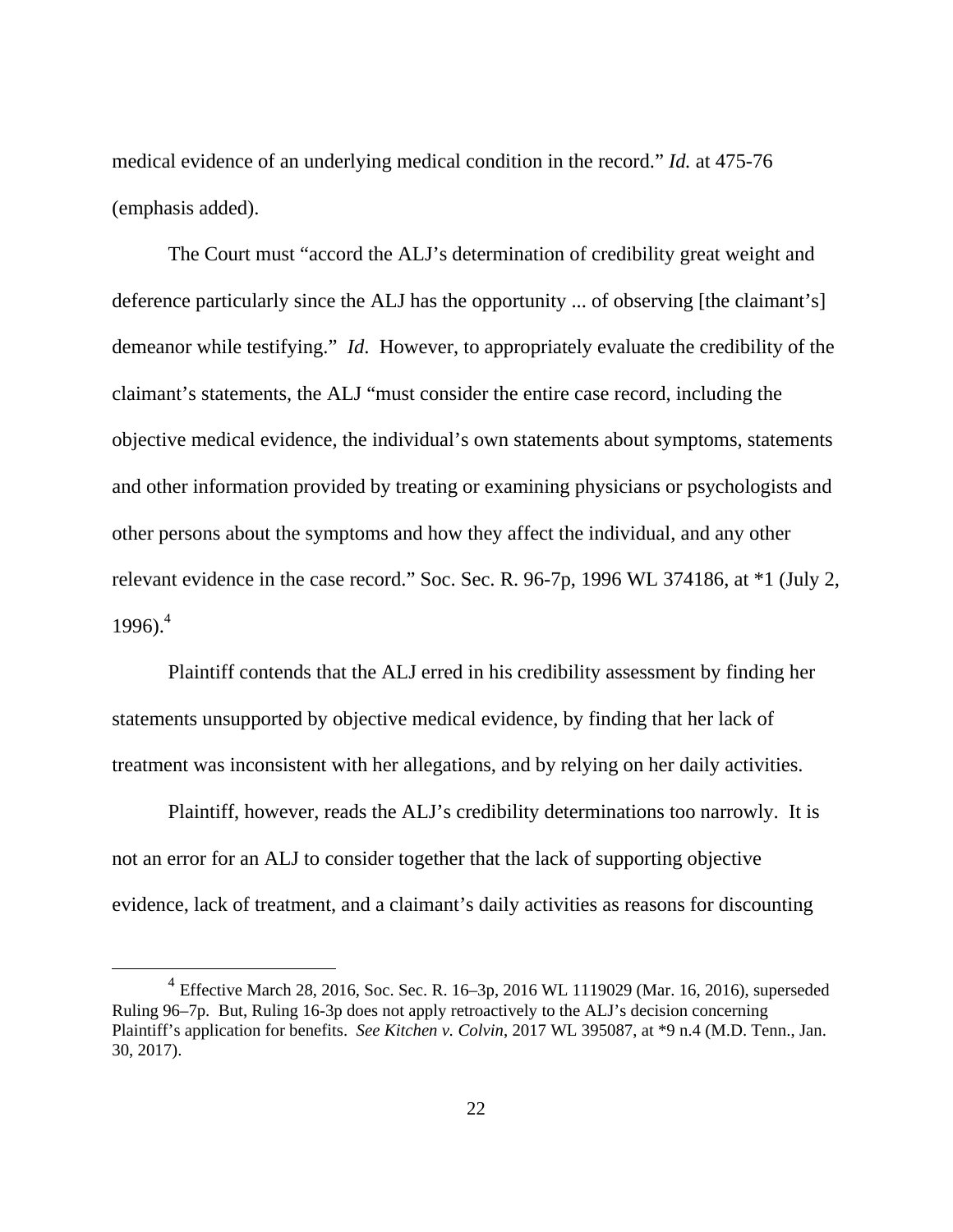credibility. "One strong indication of the credibility of an individual's statements is their consistency, both internally and with other information in the case record." Soc. Sec. R. 96-7p, 1996 WL 374186, at \*5. "Discounting credibility to a certain degree is appropriate where an ALJ finds contradictions among medical reports, claimant's testimony, and other evidence." *Walters v. Comm'r of Soc. Sec.*, 127 F.3d 525, 531 (6th Cir. 1997) (citations omitted). Although, "[a]n individual's statements about the intensity and persistence of pain or other symptoms or about the effect the symptoms have on his or her ability to work may not be disregarded solely because they are not substantiated by objective medical evidence…," Soc. Sec. R. 96-7p, 1996 WL374186 at \*1.

In the present case, the ALJ did not discount Plaintiff's credibility for the sole reason that her statements were not substantiated by objective medical evidence. Instead, the ALJ considered this shortcoming along with inconsistency between some of Plaintiff's own statements, including statements made to certain medical sources, and her daily activities. Doing so, the ALJ applied the correct legal criteria. *See Jones*, 336 F.3d at 476; *see also Walters*, 127 F.3d at 531; 20 C.F.R. § 416.929(c)(3).

Examples of Plaintiff's inconsistencies include that she reported to a consultative examiner that she did not use alcohol and had no history of substance abuse. (Doc. #7, *PageID* #s 86, 493). She later acknowledged that she had a history of daily alcohol use for many years and that her alcohol dependence was in full remission. *Id*. at 568-69. Plaintiff also made inconsistent statements about why she did not have a driver's license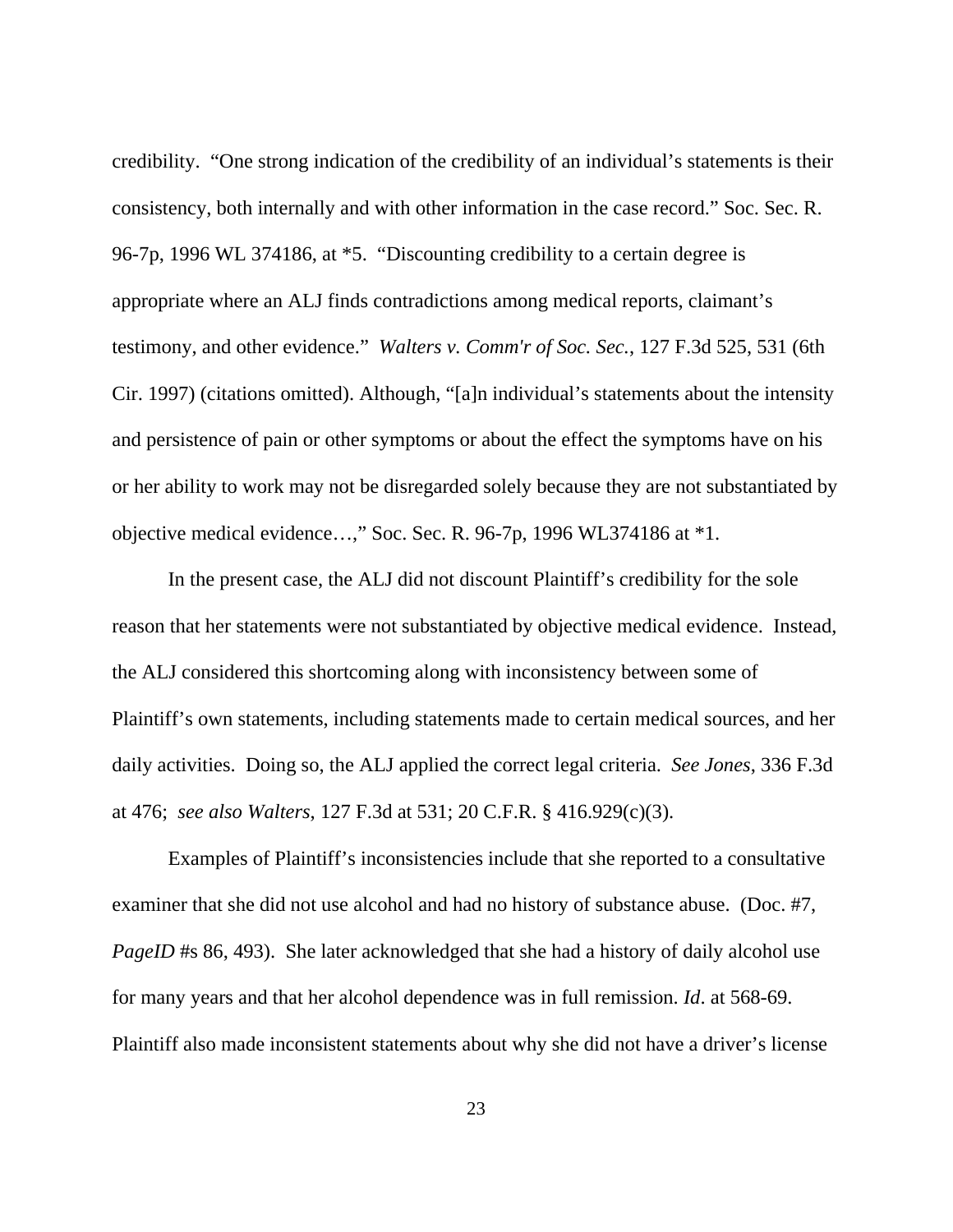and her educational background. *Id*. at 86, 493. Further, the consultative examiner noted that Plaintiff was unmotivated and evasive during his evaluation. *Id*. at 494. The ALJ properly considered these inconsistent statements in evaluating Plaintiff's credibility.

 The ALJ also properly noted that Plaintiff's activities of daily living were inconsistent with her claims of total disability. *See* 20 C.F.R. § 416.929(c)(3)(i); SSR 96-7p (an ALJ may consider statements about a claimant's daily activities while assessing credibility); *see also Blacha v. Sec'y of HHS*, 927 F.2d 228, 231 (6th Cir. 1990) (as a matter of law, the ALJ may consider the claimant's household and social activities in evaluating his assertions of pain or limitations). At her consultative examination in September 2012, Plaintiff reported that she was "able to take care of all daily activities on her own." (Doc. #7, *PageID* # 493). She stated that she prepared food throughout the day, did laundry, dishes, dusting, sweeping, and general cleaning, went to the store once or twice a week, went out to eat, and talked with friends, and visited her children and siblings. *Id*. In June 2013, she reported that she sometimes attended church. *Id*. at 563.

Plaintiff argues that the ALJ improperly equated these daily activities with the demands of fulltime work. This is incorrect. The ALJ did not conclude that Plaintiff could work because she could perform basic daily activities; instead, he reasonably concluded that Plaintiff's allegations of disabling symptoms and limitations were inconsistent with her activities of daily living. *Id*. at 86. This did not constitute error. *See* Soc. Sec. R. 96-7p. 1996 WL374186, \*1, \*5; *see also Walters*, 127 F.3d at 531.

24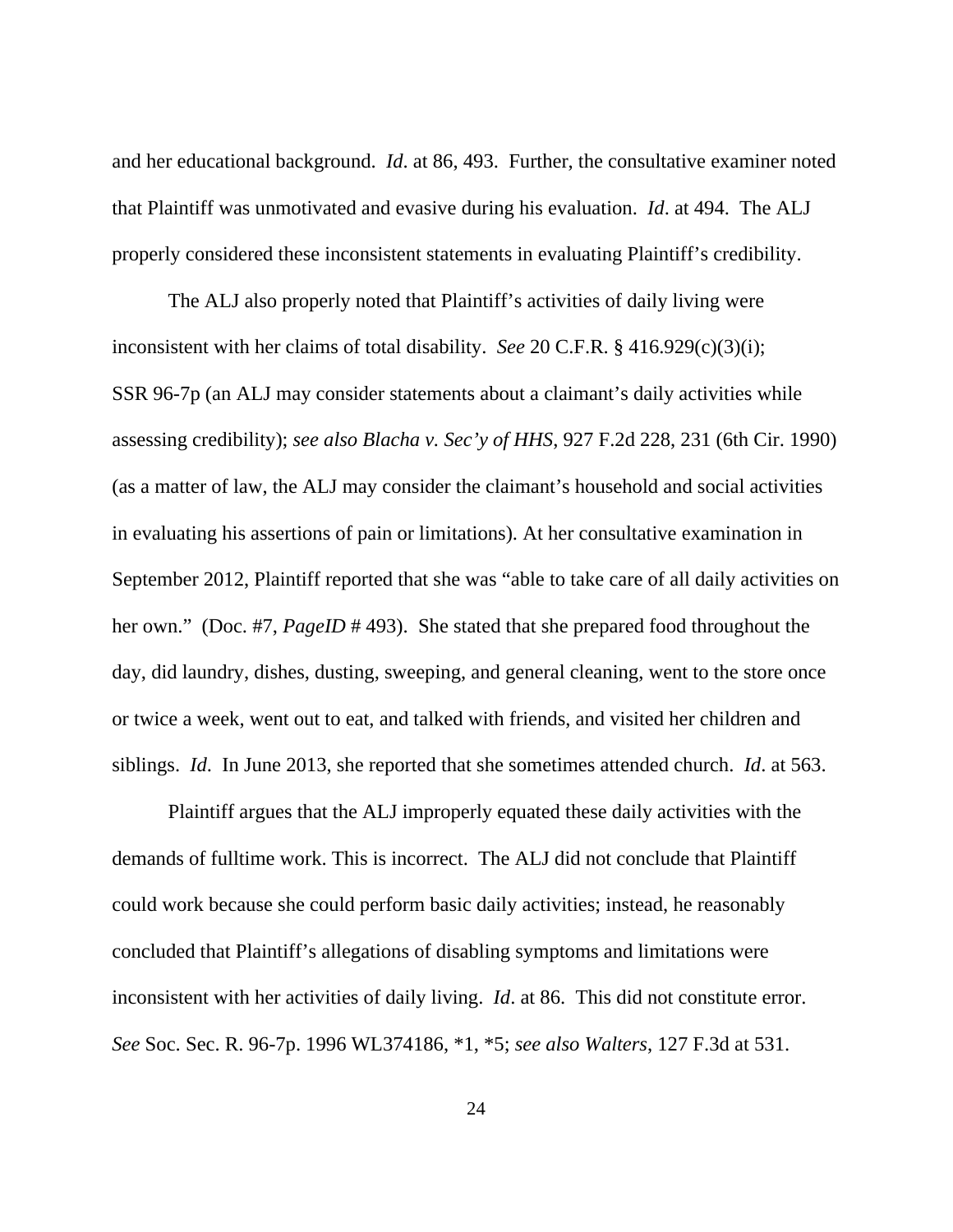The ALJ also properly noted that Plaintiff's treatment history was inconsistent with a finding of disabling mental-health symptoms. (Doc. #7, *PageID* # 85). Plaintiff correctly notes that, in some circumstances, the failure to seek mental health treatment may say little about a claimant's credibility. However, here, there is no indication that she did not seek treatment as a result of her impairments. Therefore, the ALJ reasonably considered that her failure to obtain treatment could indicate that her symptoms were not as serious as alleged. *Id.; see* 20 C.F.R. § 416.929(c)(3)(v) (the treatment a claimant has received for their impairments is a factor relevant to a claimant's credibility). The ALJ also reasonably considered that Plaintiff reported "actively" looking for work and that she had a sporadic work history before she asserted she was under a disability. *Id*. at 86-87. The ALJ reasonably inferred that this inconsistent work history, and Plaintiff's continued attempts to find work even when she alleges she was disabled, casted doubt on her assertion that she stopped working on her asserted disability onset date solely due to her impairments.

Relying on Seventh Circuit case law, such as *Bjornson v. Astrue*, 671 F.3d 640 (7th Cir. 2012), Plaintiff contends that the ALJ used the wrong standard to evaluate her credibility and that he erred by using boilerplate language. Plaintiff is correct to the extent she argues that *Bjornson* and her other cases cogently criticize an ALJ's use of template or boilerplate credibility language. *See id*. at 645. But, the Seventh Circuit does not automatically reverse an ALJ's credibility findings when the ALJ includes boilerplate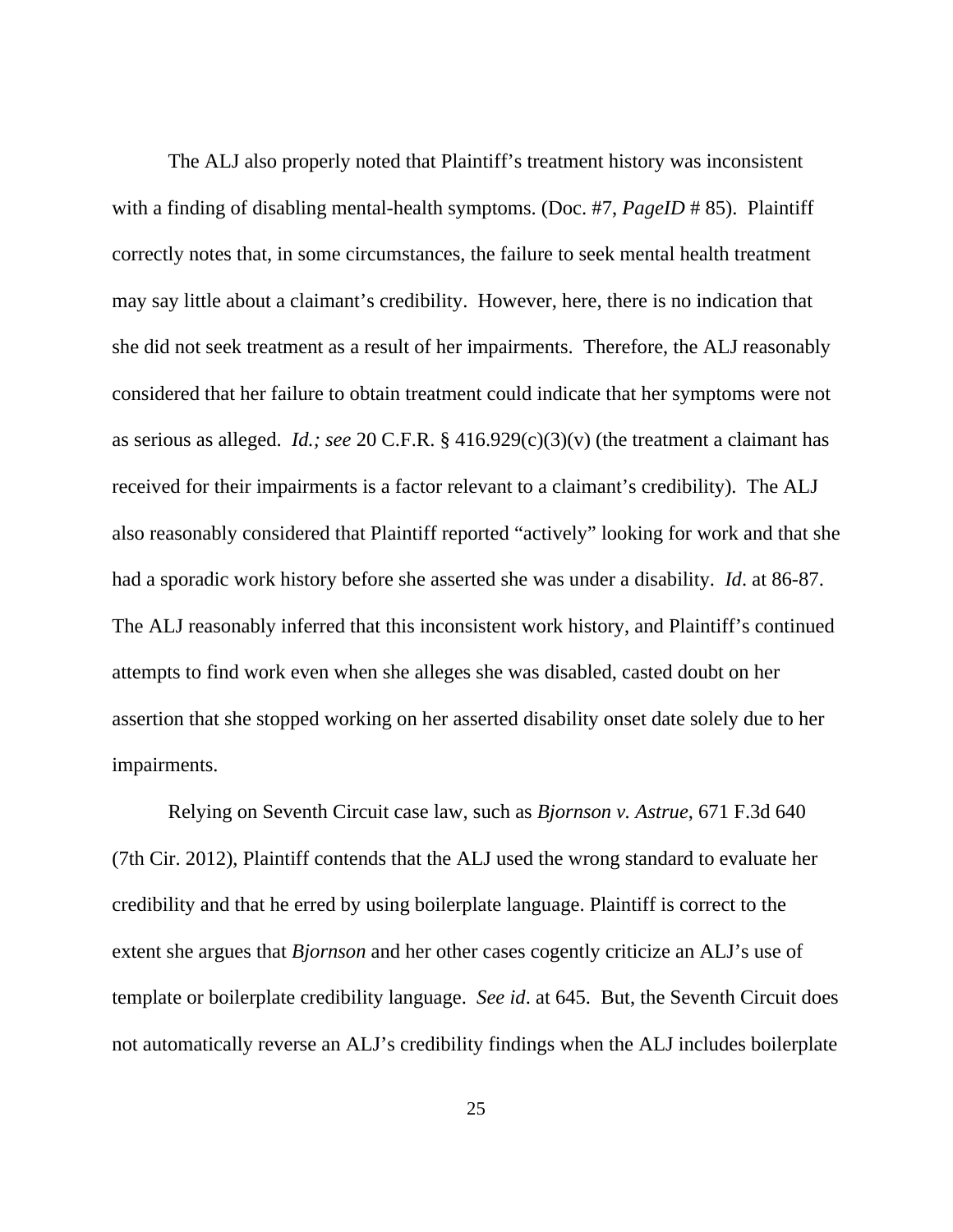credibility language in his or her decision. For example, eight months after *Bjornson*, the Seventh Circuit re-affirmed *Bjornson's* reasoning, it clarified that an ALJ's use of credibility boilerplate language is not always fatal to the ALJ's decision. The Seventh Circuit explained, "In *Bjornson*, this flaw required us to reverse and remand, but that is not always necessary. If the ALJ has otherwise explained his conclusion adequately, the inclusion of this language can be harmless." *Filus v. Astrue*, 694 F.3d 863, 868 (7th Cir. 2012) (upholding credibility determination where ALJ offered reasons grounded in evidence); *see Pepper v. Colvin*, 2013 WL 1338123 at \*14 (7th Cir. 2013) ("[T]he simple fact that an ALJ used boilerplate language does not automatically undermine or discredit the ALJ's ultimate conclusion if he otherwise points to information that justifies his credibility determination."). This is consistent with unpublished Sixth Circuit case law. *See Cox v. Comm'r of Soc. Sec.*, 615 F. App'x 254, 260 (6th Cir. June 11, 2015) ("We likewise consider the boilerplate unhelpful and poorly worded. Our chief concern with the popularity of this template, however, is the risk that an ALJ will mistakenly believe it sufficient to *explain* a credibility finding, as opposed to merely introducing or summarizing one." (emphasis in original)).

In the present case, the ALJ included the problematic credibility boilerplate discussed in *Bjornson* by stating:

After careful consideration of the evidence, the undersigned finds that the claimant's medically determinable impairments could reasonably be expected to cause some of the alleged symptoms. However, the claimant's statements concerning the intensity, persistence and limiting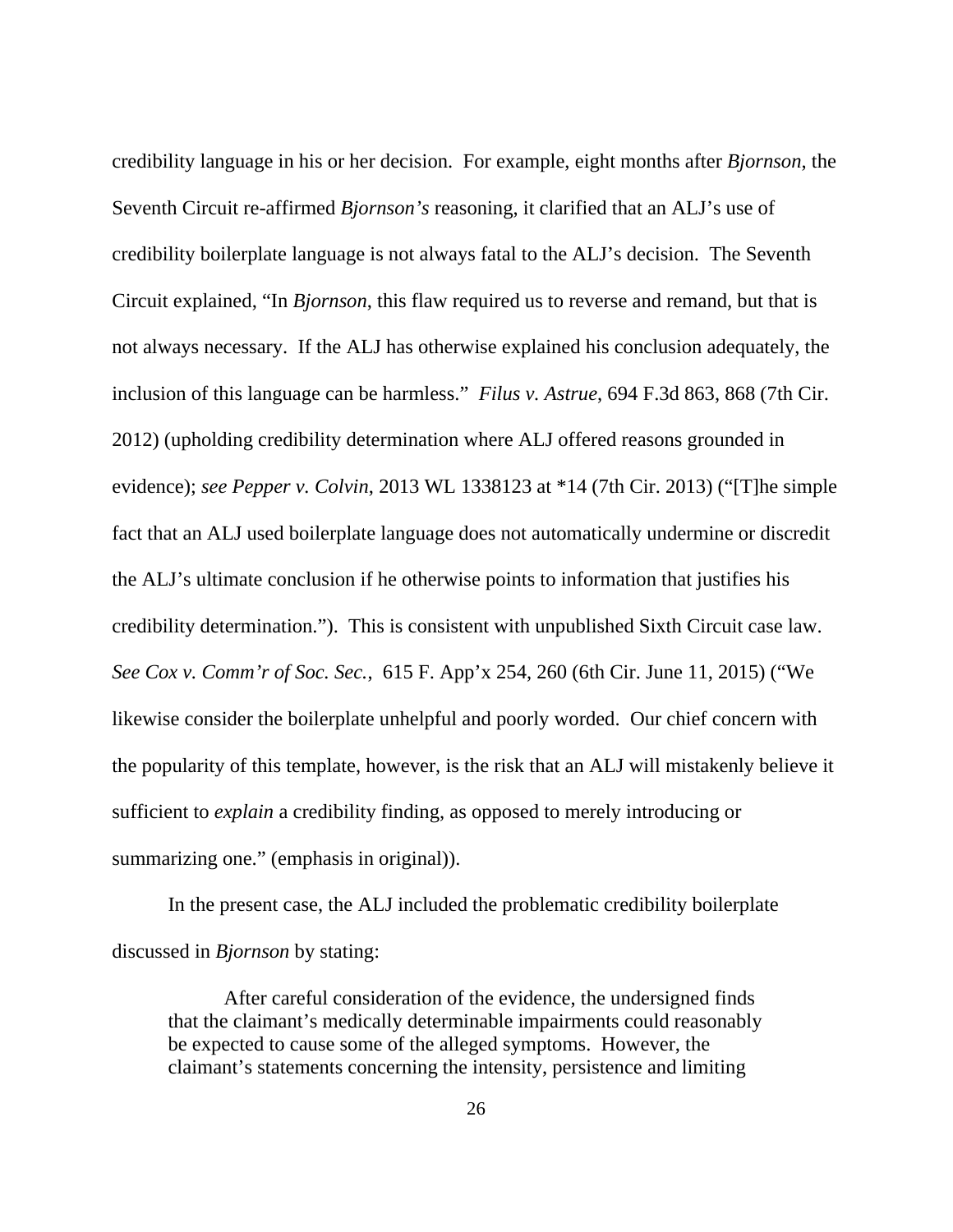effects of these symptoms are not credible to the extent they are inconsistent with the above residual functional capacity assessment, for the reasons stated in this decision.

(Doc. #7, *PageID*# 83). Yet, the reasons the ALJ stated in his decision, as discussed

above, suffice to show that he applied the correct legal criteria when evaluating Plaintiff's

credibility, and substantial evidence supported his credibility findings. Deference is

therefore due his credibility determinations. *Walters*, 127 F.3d at 531.

Accordingly, Plaintiff's challenges to the ALJ's credibility determination lack

merit.

# **IT IS THEREFORE RECOMMENDED THAT:**

- 1. The ALJ's decision denying the application for Supplemental Security Income that Plaintiff filed on May 11, 2012 be affirmed; and
- 2. The case be terminated on the Court's docket.

February 1, 2017 *s/Sharon L. Ovington*  Sharon L. Ovington United States Magistrate Judge